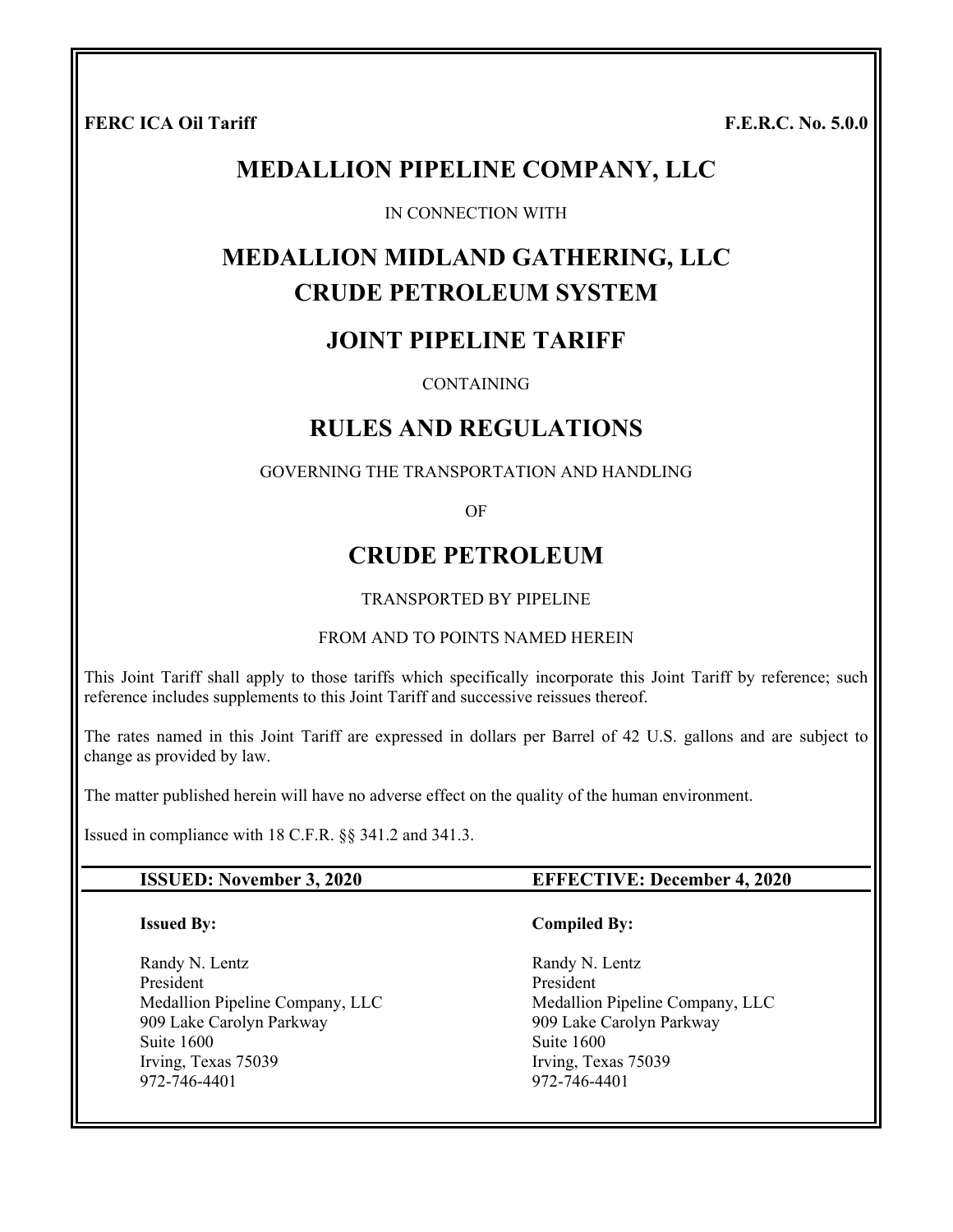Medallion Pipeline Company, LLC **F.E.R.C. No. 5.0.0** Medallion Midland Gathering, LLC **Page 2 of 20** 

# **GENERAL RULES AND REGULATIONS**

# **TABLE OF CONTENTS**

| Rule 7 - Variations in Quality and Gravity and Offset of Common Stream | Page 3  |
|------------------------------------------------------------------------|---------|
|                                                                        | Page 8  |
|                                                                        | Page 8  |
|                                                                        | Page 10 |
|                                                                        | Page 10 |
|                                                                        | Page 10 |
|                                                                        |         |
|                                                                        | Page 11 |
|                                                                        | Page 11 |
|                                                                        | Page 12 |
|                                                                        | Page 13 |
|                                                                        | Page 13 |
|                                                                        | Page 13 |
|                                                                        | Page 15 |
|                                                                        | Page 16 |
|                                                                        | Page 16 |
|                                                                        | Page 16 |
|                                                                        | Page 17 |
|                                                                        | Page 17 |
|                                                                        | Page 17 |
|                                                                        | Page 18 |
|                                                                        | Page 19 |
|                                                                        | Page 19 |
|                                                                        | Page 19 |
|                                                                        | Page 20 |
|                                                                        | Page 20 |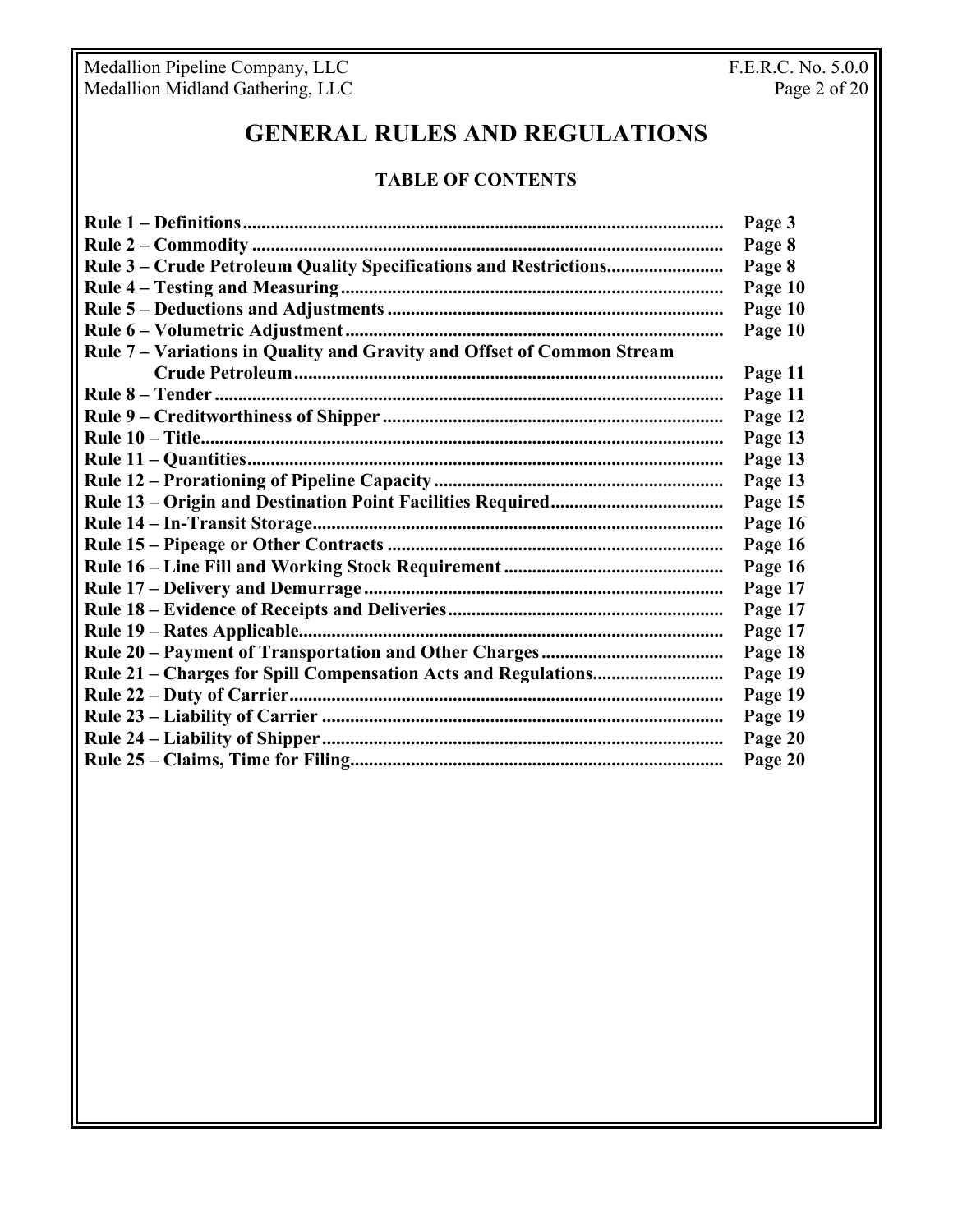Medallion Pipeline Company, LLC F.E.R.C. No. 5.0.0 Medallion Midland Gathering, LLC Page 3 of 20

# **GENERAL RULES AND REGULATIONS**

# **GENERAL APPLICATION**

Carrier provides transportation of Crude Petroleum between the designated Origin Points on the Medallion Midland system and the designated Destination Points on the Medallion Pipeline system, under this Joint Tariff's terms and conditions. Given the configuration of the Joint Tariff Facilities and the bi-directional operations involved on various segments thereof, transportation services nominated by individual Shippers under the Joint Tariff may be effectuated by Carrier through forwardhaul transportation, backhaul transportation, displacement, and/or exchange.

Carrier has delegated to Administrator the authority to perform various functions under the Joint Tariff on Carrier's behalf, including those set forth in Rules 8, 9, 11, 12, 13, 14, 16, 20, and 25, as well as such other functions as Carrier may delegate from time to time. The limitations on Carrier's liability and the indemnifications provided by Shipper set forth in this Rules and Regulations Tariff, including Rules 7, 23, 24, and 25, shall apply in full to all functions delegated to Administrator.

# **DEFINITIONS**

## **RULE 1 – DEFINITIONS**

"**Acreage Dedication Shipper**" means a Shipper that enters into an Acreage Dedication TSA that dedicates and commits to transport under the Joint Tariff its interest in Crude Petroleum produced in the particular area dedicated pursuant to such Acreage Dedication TSA.

"**Acreage Dedication TSA**" means a TSA entered between Carrier and an Acreage Dedication Shipper for transportation under the Joint Tariff.

"**Actual Shipment**" means the quantities of Crude Petroleum physically tendered at an Origin Point by an individual Shipper during a month under the Joint Tariff.

"**Administrator**" means Medallion Pipeline as the party which administers, on Carrier's behalf, designated functions under the Joint Tariff.

"**Affected Segment**" means a segment of Carrier's Pipeline impacted by a Proration Event.

"**API**" means the American Petroleum Institute.

"**ASTM**" means the American Society for Testing Materials.

"**Available Capacity**" means the operationally available capacity to Shippers on Carrier's Pipeline or an Affected Segment, as applicable.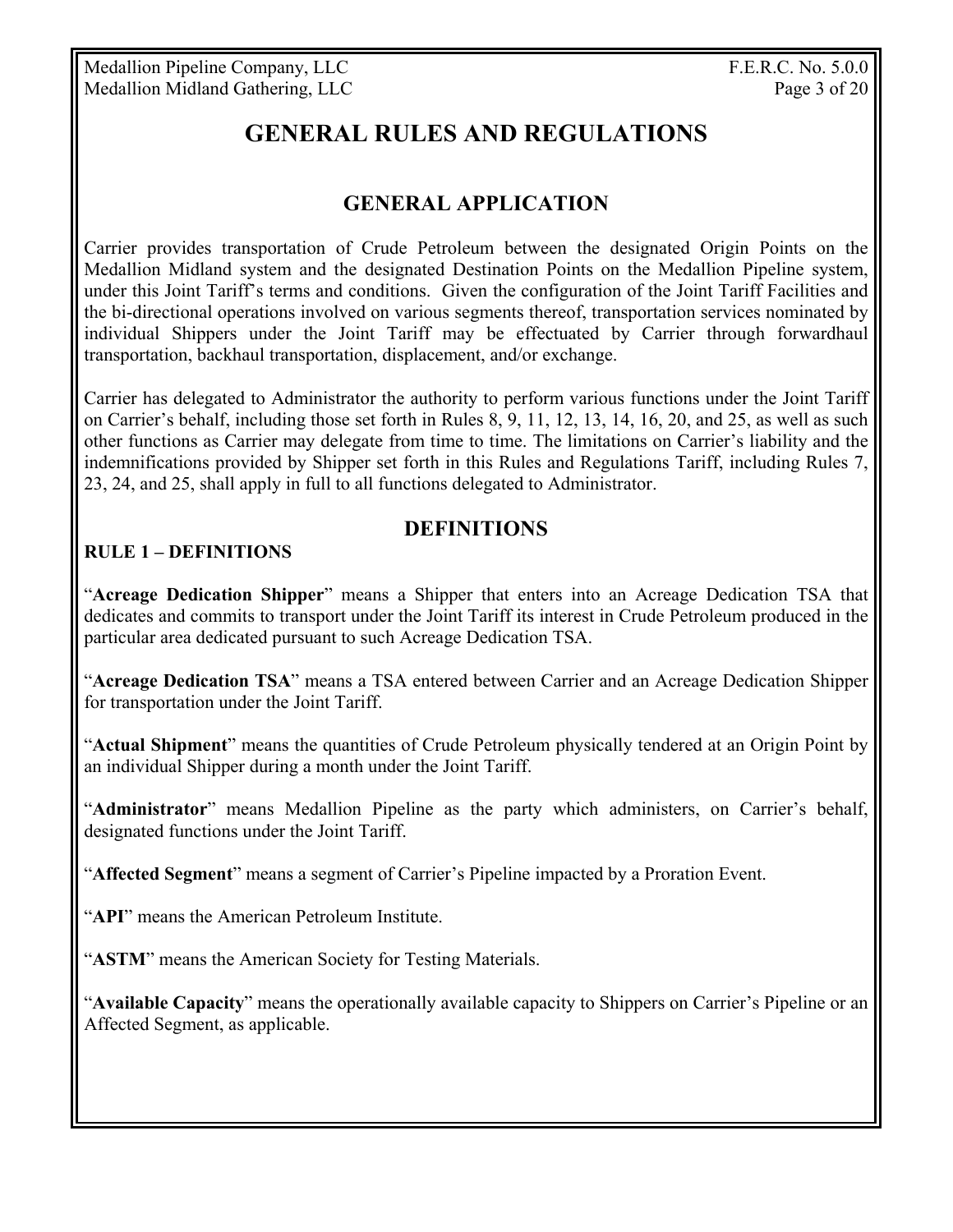Medallion Pipeline Company, LLC  $F.E.R.C. No. 5.0.0$ Medallion Midland Gathering, LLC Page 4 of 20

"**Barrel**" means forty-two (42) U.S. gallons at sixty degrees Fahrenheit (60° F) and zero (0) gauge pressure if the vapor pressure is at or below atmospheric pressure, or at equilibrium pressure if the vapor pressure is above atmospheric pressure.

"**Base Period**" means the previous eighteen (18) months beginning with the nineteenth (19th) month prior to the current Proration Month, except that, during the initial eighteen (18) months commencing on the Effective Date, the Base Period shall be as provided in Rule 12(h). Previous Proration Months, as well as months in which no apportionment was in effect, will be included in the rolling eighteen (18) month Base Period.

"**Batch,**" "**Batched,**" or "**Batched Shipments"** means transportation of Crude Petroleum that is tendered at the Origin Point pursuant to a TSA in which Shipper has provided or arranged for adequate storage at a location(s) and capacity(ies) which, in Carrier's sole discretion, are sufficient to permit Carrier to physically segregate Shipper's quantities for Delivery.

"**Carrier**" means Medallion Pipeline and Medallion Midland.

"**Carrier's Pipeline**" means Medallion Pipeline's Crude Petroleum pipeline facilities originating at the origin points and terminating at the destination points reflected in the Local Tariff, as may be amended from time to time.

"**Claims**" has the meaning set forth in Rule 25.

"**Committed Firm Service**" means a service not subject to prorationing except where operational factors or events of force majeure reduce the Joint Tariff Capacity, as set forth in Rule 12(i).

"**Committed Firm Shipper**" means a Shipper that has an effective TSA with both Medallion Pipeline and Medallion Midland pursuant to the Joint Tariff.

"**Committed Volume**" means the Barrel per day ("bpd") quantity committed to by a Volume Commitment Shipper, in accordance with a TSA, multiplied by the number of days in the relevant month.

"**Common Stream**" means Crude Petroleum, Tendered or Received at the Joint Tariff Facilities and associated facilities as designated in the related tariffs and moved through Joint Tariff Facilities, which is commingled or intermixed with other Crude Petroleum of like characteristics and quality. A Common Stream may be made up of one or more Tenders of Crude Petroleum provided that each Tender of Crude Petroleum meets the quality specifications, as set out in Rule 3. Common Streams and characteristics of each shall be determined by Carrier in its sole discretion.

"**Consignee**" means the party that Shipper has authorized to accept the Delivery from Carrier of Crude Petroleum at the Destination Point.

"**Crude Petroleum**" means West Texas Intermediate Light Sweet Crude Oil from oil and gas wells which has not been blended or mixed with other grades of crude oil or "indirect products" (as defined below) and which meet the required specifications established pursuant to Rule 3 of this Rules and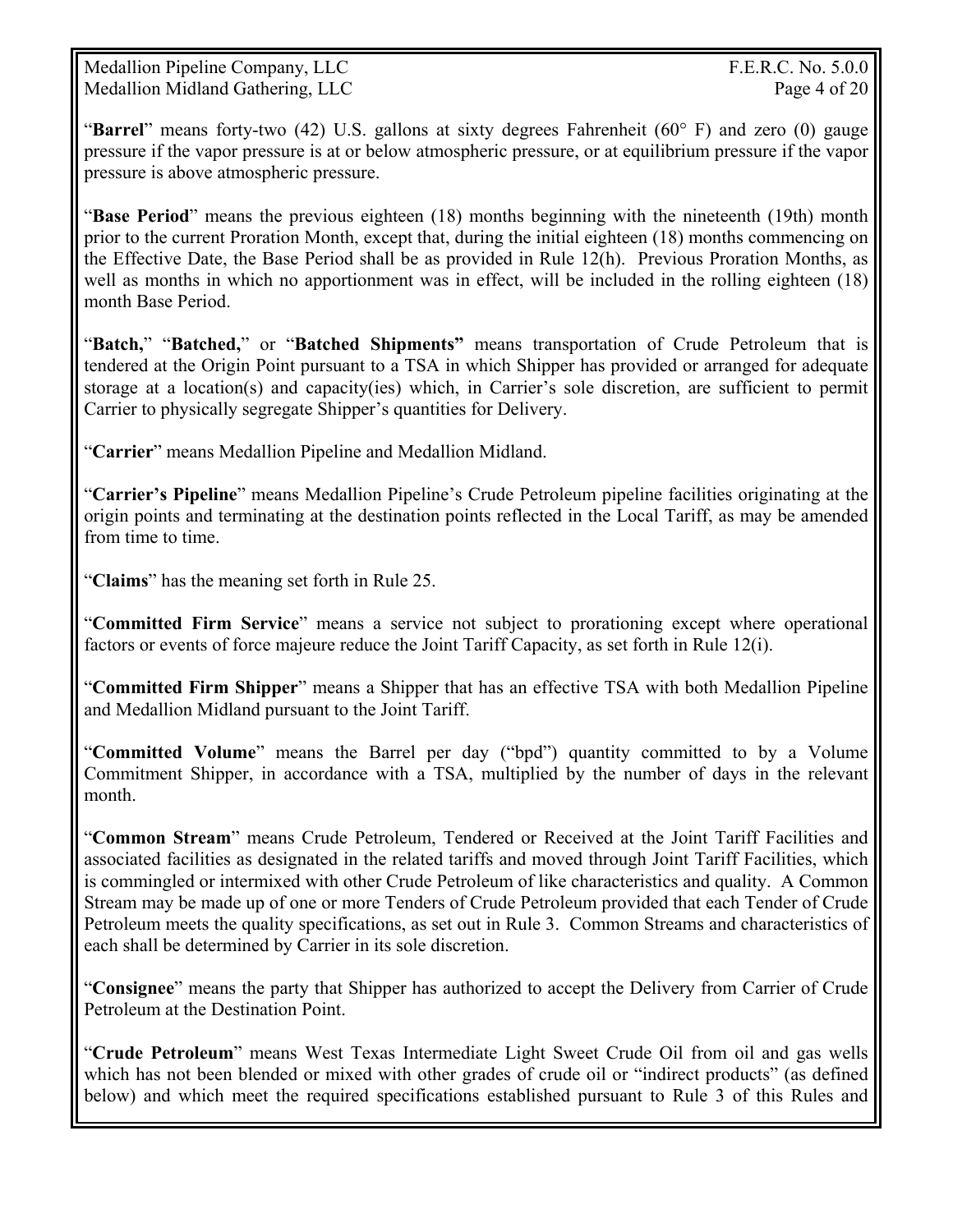Medallion Pipeline Company, LLC  $F.E.R.C. No. 5.0.0$ Medallion Midland Gathering, LLC Page 5 of 20

Regulations Tariff. For the avoidance of doubt, Crude Petroleum shall exclude, and Carrier shall not be required to transport, "indirect liquid products of oil or gas wells" sometimes referred to as "indirect products", meaning the liquid products resulting from the operation of gasoline recovery plants, gas recycling plants, condensate or distillate recovery equipment in gas or oil fields, or a mixture of such products.

"**Deficiency Payment**" means a payment to be made by a Volume Commitment Shipper, as determined in accordance with a Volume Commitment TSA.

"**Delivery,**" "**Deliver,**" "**Deliveries,**" or "**Delivered**" means the transfer of physical and legal custody of Crude Petroleum from Medallion Pipeline at the Destination Point to Shipper or its Consignee.

"**Destination Point**" means the point(s) of Delivery, as specified in the Rates Tariff.

"**Effective Date**" has the meaning set forth in Rule 12(h).

"**Exempt Volumes**" has the meaning set forth in Rule 12(c).

"**FERC**" means the Federal Energy Regulatory Commission.

"**Firm Capacity**" means the bpd capacity equal to the aggregate Committed Volumes and Shipper MDQs pursuant to all Committed Firm Shippers' TSAs in effect during the Proration Month.

"**Gravity**" means gravity determined in accordance with ASTM Designation D-287.

"**In-Transit Point**" means Carrier's point of connection with the facilities of third-party storage providers, including an affiliate of Carrier. The current In-Transit Points under the Joint Tariff are at the Colorado City Hub, the Crane Hub, the Garden City Station, the Howard Station, the Midkiff Station, the Midland Hub, and the Santa Rita Station on Medallion Pipeline's system.

"**Joint Tariff**" means the tariff publications applicable to the Joint Tariff Service, including the Rates Tariff, the Rules and Regulations Tariff, and any supplements and revisions thereto, as may be filed and maintained with the FERC from time to time for the Joint Tariff Service rendered in interstate commerce.

"**Joint Tariff Allocated Quantity**" means a quantity determined by multiplying the Joint Tariff Capacity Ratio by the Available Capacity.

"**Joint Tariff Capacity**" means the capacity available for the Joint Tariff Service under normal operating conditions, which shall not be less than the sum of the Joint Tariff MDQ, as such may be changed from time to time pursuant to the terms of the TSAs, plus the Uncommitted Capacity.

"**Joint Tariff Capacity Ratio**" means, as of the time of the determination, a fraction the numerator of which is the Joint Tariff MDQ on the Affected Segment for the Proration Month and the denominator of which is the sum of such Joint Tariff MDQ, the Other Joint Tariff MDQ and the Local Tariff Capacity on the Affected Segment.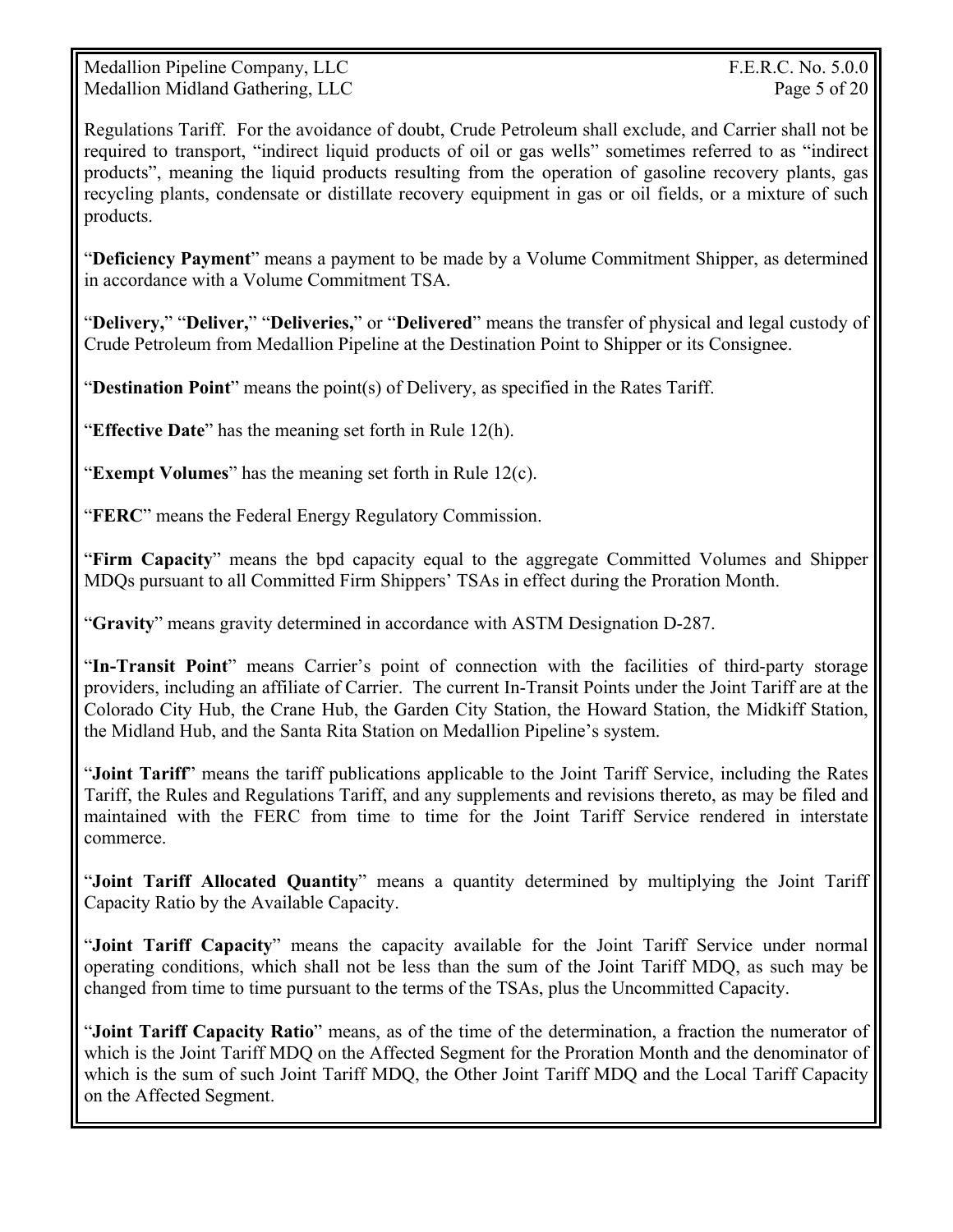"**Joint Tariff Facilities**" means the Crude Petroleum pipeline facilities of Medallion Pipeline and Medallion Midland that render the Joint Tariff Service, which facilities originate at the Origin Point(s) and terminate at the Destination Point(s) as reflected in the Rates Tariff, as may be amended from time to time.

"**Joint Tariff MDQ**" means the sum of the (i) aggregate Shipper MDQs of the Acreage Dedication Shippers, and (ii) aggregate Committed Volumes of the Volume Commitment Shippers.

"**Joint Tariff Service**" means the transportation service on Medallion Midland and Medallion Pipeline available to Committed Firm Shippers and Uncommitted Shippers pursuant to the terms of the theneffective Joint Tariff.

"**Local Tariff**" means the local rate tariff(s) and rules and regulations tariff(s), including supplements and revisions thereto, as filed and maintained by Medallion Pipeline with the FERC for local transportation service on the Medallion Pipeline system.

"**Local Tariff Allocated Quantity**" shall have the meaning set forth in the Local Tariff.

"**Local Tariff Capacity**" means the aggregate capacity between each origin point and destination point on Carrier's Pipeline as set forth in each Petition for Declaratory Order filed with the FERC, less the Joint Tariff MDQ and the Other Joint Tariff MDQ.

"**Local Tariff Service**" means the transportation service available to Local Tariff Shippers pursuant to the terms of the applicable and then-effective Local Tariff.

"**Local Tariff Shipper**" means a person that transports Crude Petroleum pursuant to the Local Tariff.

"**Make-Up Volumes**" means Barrels for which a Deficiency Payment has been paid and that are nominated by a Volume Commitment Shipper for transportation in a subsequent month in accordance with a Volume Commitment TSA.

"**Medallion Midland**" means Medallion Midland Gathering, LLC.

"**Medallion Pipeline**" means Medallion Pipeline Company, LLC.

"**New Shipper**" means, for purposes of prorationing in Rule 12, any Shipper who does not qualify as a Committed Firm Shipper or a Regular Shipper.

"**Nomination**" or "**Tender**" means any offer by a Shipper to Carrier of a stated quantity of Crude Petroleum for transportation from the Origin Point to the Destination Point in accordance with the Joint Tariff. The definition of "**Nomination**" includes a late or revised Nomination submitted by a Shipper under Rule 8, and a Nomination for in-transit storage submitted by a Shipper under Rule 14, to the extent such Nomination is accepted by Carrier pursuant to Rule 8 or Rule 14, as applicable.

"**Obligations**" has the meaning set forth in Rule 20.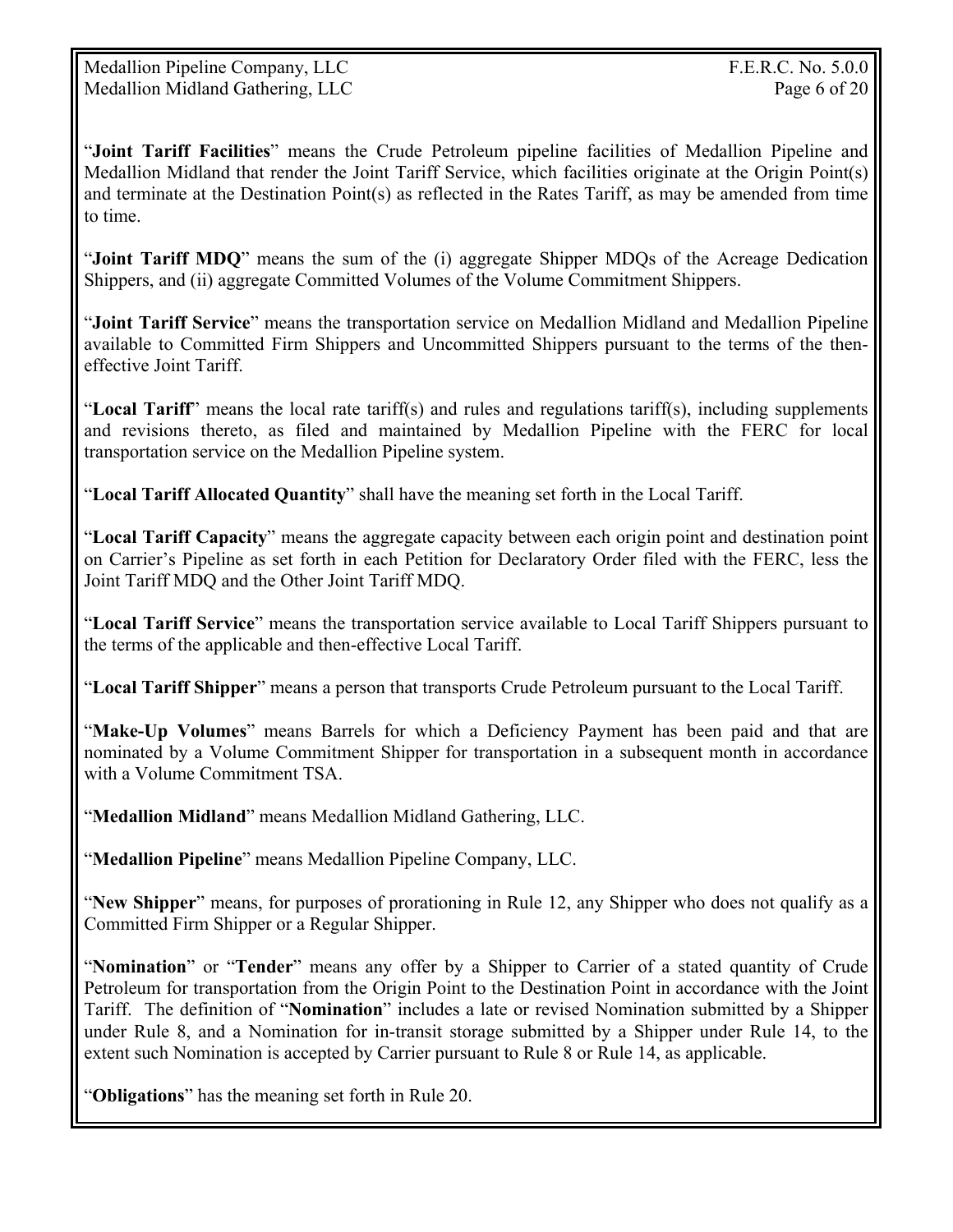"**Origin Point**" means the points of Receipt on Medallion Midland, as specified in the Rates Tariff.

"**Other Joint Tariff**" means each rules and regulations tariff, and any supplements and revisions thereto, as may be filed and maintained by Medallion Pipeline with the FERC from time to time for a joint transportation service rendered in interstate commerce with another carrier, other than Medallion Midland.

"**Other Joint Tariff Service**" means the transportation service available to shippers pursuant to the terms of any applicable and then-effective Other Joint Tariff.

"**Other Joint Tariff MDQ**" means the exempt volumes as defined in each Other Joint Tariff.

"**PLA**" means the loss allowance described in Rule 5.

"**Proration Event**" means an event that occurs when, based upon all valid Nominations submitted by Shippers in compliance with this Joint Tariff, by shippers in compliance with any Other Joint Tariff, and by Local Tariff Shippers in compliance with the Local Tariff, Carrier determines that the total volumes nominated by all Shippers, shippers under any Other Joint Tariff, and Local Tariff Shippers for shipment on Carrier's Pipeline or a pipeline segment thereof exceed the Available Capacity of Carrier's Pipeline or a pipeline segment thereof.

"**Proration Month**" refers to a month when a Proration Event occurs.

"**Rates Tariff**" means that publication within Carrier's Joint Tariff that sets forth the rates applicable to the transportation of Crude Petroleum by Carrier and that makes specific reference by FERC number to this Rules and Regulations Tariff, as filed with the FERC and as may be supplemented and amended from time to time.

"**Receipt,**" "**Receive,**" or "**Received**" means the transfer of physical and legal custody of Crude Petroleum from Shipper to Medallion Midland at the Origin Point for transportation.

"**Regular Shipper**" means, for purposes of prorationing in Rule 12, (i) an Uncommitted Shipper meeting the eligibility requirements in Rule 12(e), and (ii) a Committed Firm Shipper, but only to the extent of any volumes in excess of its Exempt Volumes.

"**Remaining Available Capacity**" means for each Proration Month, the portion of the Joint Tariff Allocated Quantity remaining after the satisfaction of all Exempt Volumes nominated.

"**Rules and Regulations Tariff**" means this Tariff; specifically, that publication within Carrier's Joint Tariff that sets forth the rules and regulations that govern the Joint Tariff Service, as filed with the FERC and as may be supplemented and amended from time to time.

"**Shipper**" means the party that arranges with Carrier for the transportation of Crude Petroleum pursuant to the terms of the Joint Tariff.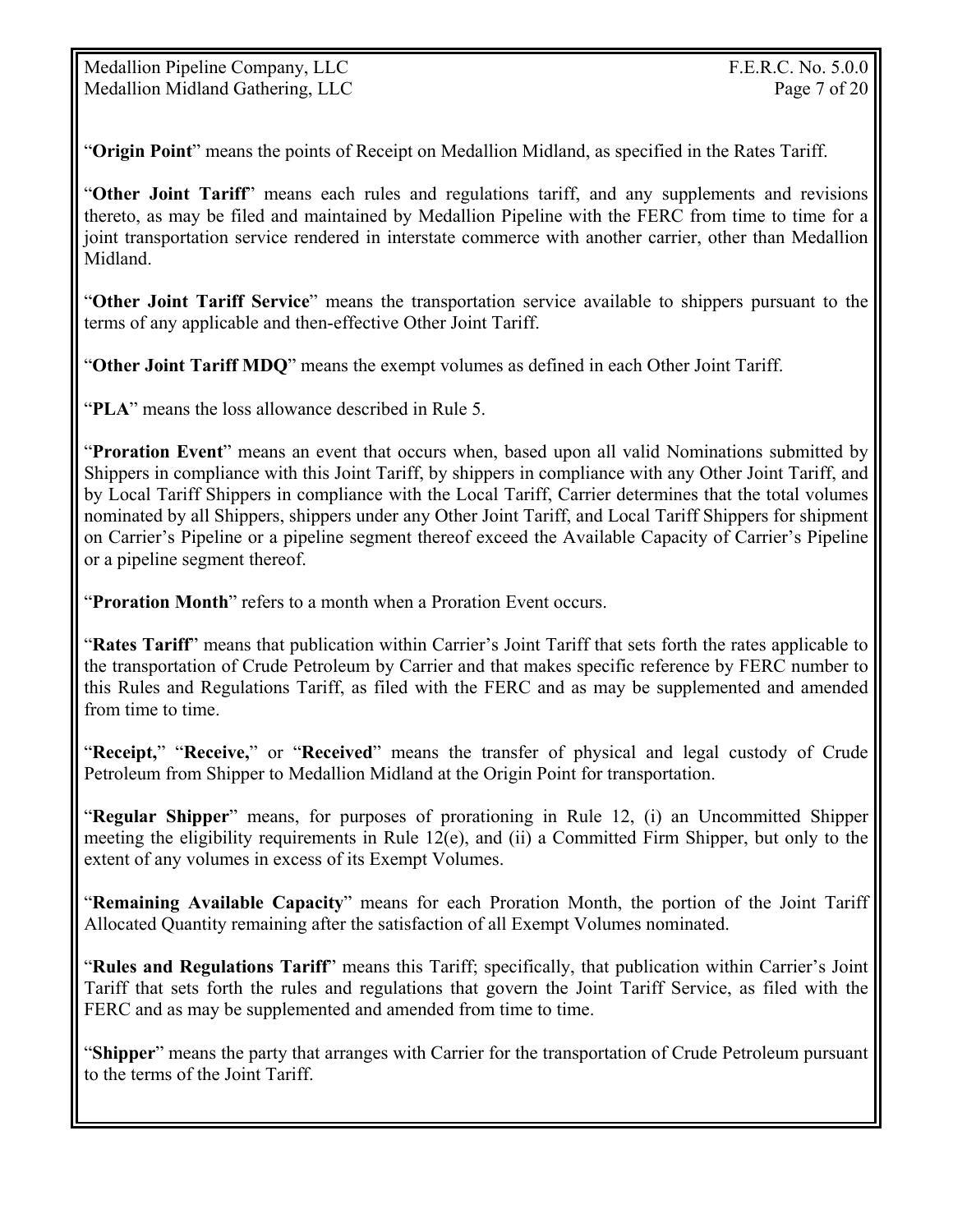Medallion Pipeline Company, LLC  $F.E.R.C. No. 5.0.0$ Medallion Midland Gathering, LLC Page 8 of 20

"**Shipper MDQ**" means the maximum daily quantity that an Acreage Dedication Shipper is entitled to transport under an effective Acreage Dedication TSA, as such quantity may be adjusted from time to time by Administrator pursuant to the terms of such Acreage Dedication TSA.

"**Tender**" has the meaning set forth in the definition of Nomination.

"**TSA**" means Transportation Service Agreements executed by Medallion Pipeline and a Committed Firm Shipper, and by Medallion Midland and such Committed Firm Shipper, for service pursuant to the Joint Tariff.

"**Uncommitted Capacity**" means that amount of capacity above the Joint Tariff MDQ to be made available at all times for uncommitted Joint Tariff Service, such that the Joint Tariff MDQ represents ninety percent (90%) and the Uncommitted Capacity represents ten percent (10%) of the total Joint Tariff Capacity.

"**Uncommitted Shipper**" means a Shipper that has not executed a TSA.

"**Volume Commitment Shipper**" means a Committed Firm Shipper that commits to transport, or pay for, a specified Committed Volume on a monthly basis pursuant to the terms of a Volume Commitment TSA.

"**Volume Commitment TSA**" means a TSA entered between Carrier and a Volume Commitment Shipper for transportation under the Joint Tariff.

# **COMMODITY DESCRIPTION AND MEASUREMENT**

# **RULE 2 – COMMODITY**

Carrier is engaged in the transportation of Crude Petroleum and will not accept any other commodity for transportation, except as provided herein.

#### **RULE 3 – CRUDE PETROLEUM QUALITY SPECIFICATIONS AND RESTRICTIONS**

Crude Petroleum shall be accepted for transportation only when such Crude Petroleum meets the following quality specifications. These specifications shall apply to each Barrel of a Shipper's Nomination and not be limited to the composite sample of the Nomination:

- (a) API Gravity of between thirty six degrees  $(36^{\circ})$  and forty four degrees  $(44^{\circ})$ ;
- (b) the true vapor pressure of such volumes does not exceed 11 psia or result in Carrier's noncompliance with federal, state, or local requirements regarding hydrocarbon emissions;
- (c) has a Reid vapor pressure less than 9.0 psia at a temperature of one hundred degrees Fahrenheit (100° F);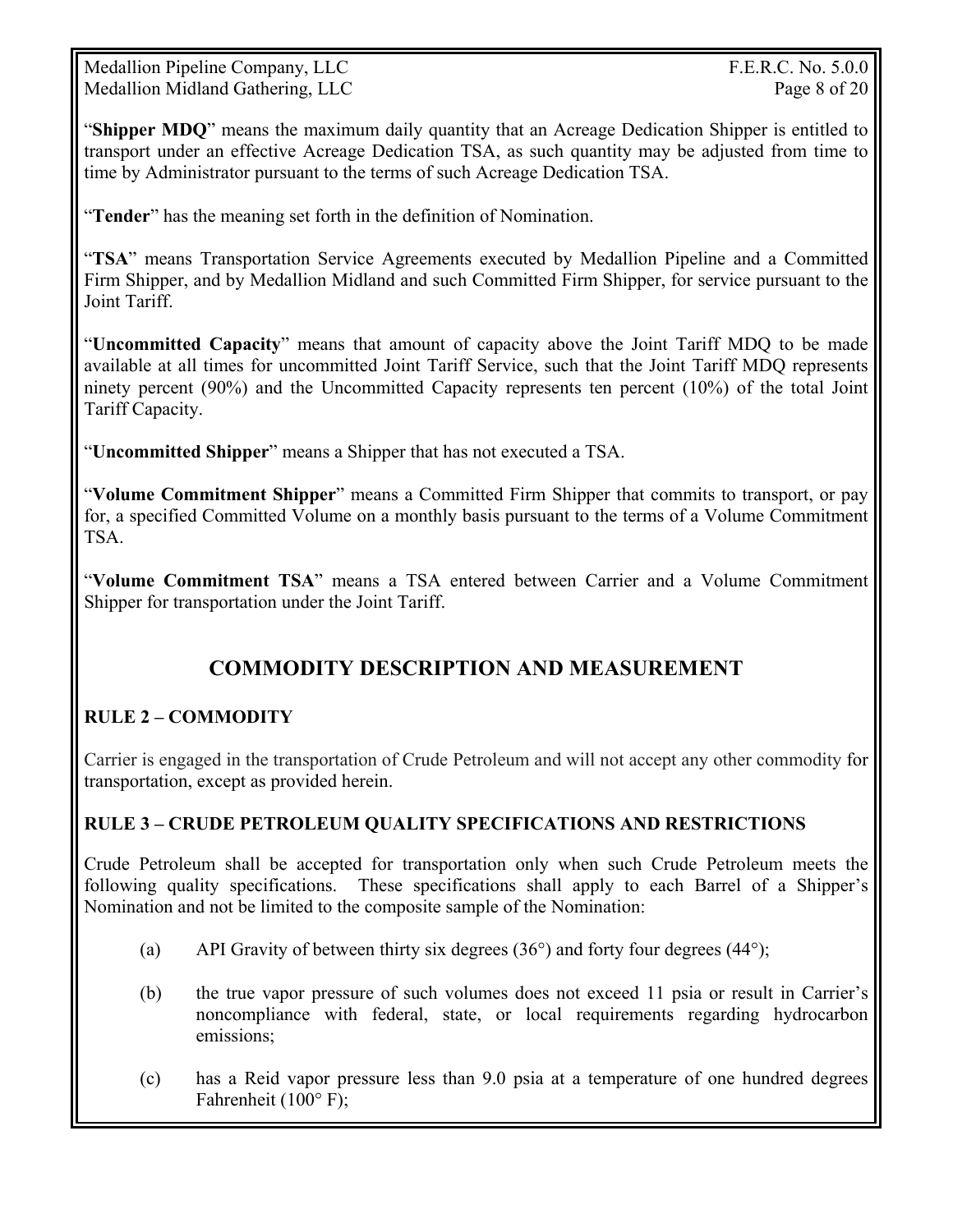- (d) basic sediment, water, and other impurities of one percent (1%) or less;
- (e) temperature of one hundred and twenty degrees Fahrenheit ( $120^\circ$  F) or less;
- (f) the sulfur content does not exceed forty- five hundredths of one percent  $(0.45\%)$ by weight;
- (g) readily susceptible to transportation through Carrier's existing facilities; and
- (h) will not materially affect the quality of other shipments or cause disadvantage to other Shippers or Carrier.

Carrier may waive the foregoing specifications on a not unduly discriminatory basis where, in Carrier's sole judgment, the Receipt of any affected Barrels at particular Origin Points would not (i) adversely impact the ability of the Common Stream to remain within the foregoing quality specifications or, if not in compliance with such quality specifications, adversely impact the ability of Deliveries to the affected Destination Points to satisfy the tariff quality specifications of directly connected downstream pipeline carriers (including the requirements of the connection agreements entered into with such carriers), and (ii) otherwise adversely impact the Joint Tariff Facilities.

Carrier reserves the right to reject Crude Petroleum that, in its sole discretion, does not meet the quality specifications referenced above. In addition, Carrier shall reject Crude Petroleum containing contaminants including, but not limited to, chemicals such as chlorinated and/or oxygenated hydrocarbons and/or heavy metals such as lead and/or vanadium. Carrier reserves the right to reject Crude Petroleum if, in its sole discretion, Deliveries of such quantities would not meet the tariff quality specifications (including the requirements of the connection agreements entered with such carriers) of the directly interconnected downstream pipelines listed in Carrier's currently-effective Rates Tariff. Where the transportation service nominated by a Shipper is effectuated by Carrier through backhaul, displacement, and/or exchange, Carrier's determination of whether Receipts from such Shipper satisfy the quality specifications herein may be based upon the actual physical delivery path rather than the nominated delivery path.

Carrier may, at its discretion, require, approve, or reject Crude Petroleum containing, or the injection into Crude Petroleum of, corrosion inhibitors, viscosity or pour point depressants, drag reducing agent, or other such additives in the Crude Petroleum to be transported.

If Crude Petroleum is accepted from third-party owned tankage, settled bottoms in such tanks must not be above a point six inches (6") below the bottom of the pipeline connection with the tank.

Carrier reserves the right to reject Crude Petroleum, in its sole discretion, if Shipper or Consignee has failed to comply with applicable laws, rules, and regulations made by government authorities regulating shipment of Crude Petroleum.

If, upon investigation, Carrier determines that Shipper has delivered contaminated Crude Petroleum or Crude Petroleum which otherwise fails to comply with the specifications set forth above, Carrier may exclude Shipper from further entry into applicable segments of the Joint Tariff Facilities until Shipper is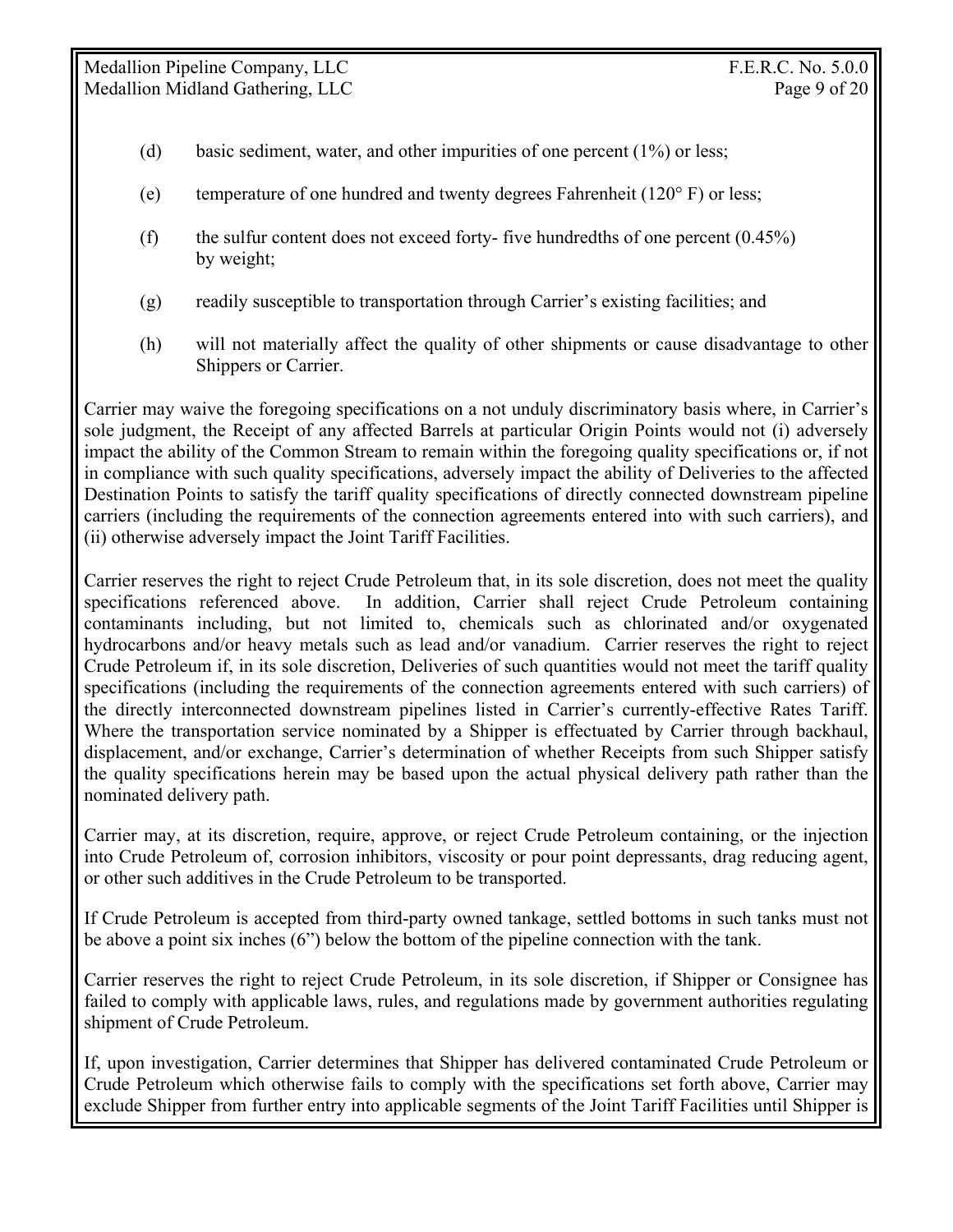Medallion Pipeline Company, LLC The Company of the Company of the Company of the Company of the Company of the Company of the Company of the Company of the Company of the Company of the Company of the Company of the Compan Medallion Midland Gathering, LLC Page 10 of 20

able to comply with the quality specifications referenced above, as determined by Carrier in its sole discretion. Carrier reserves the right to dispose of any contaminated Crude Petroleum in its pipeline. Disposal, if necessary, may be made in any reasonable commercial manner, and any liability associated with the contamination or disposal of any Crude Petroleum shall be borne by the Shipper introducing the contaminated Crude Petroleum into the Joint Tariff Facilities**.**

Carrier may, from time to time, undertake to transport other or additional grades of crude petroleum to the extent Carrier elects, in its sole discretion, to offer such transportation by employing Batched Shipments. If, in Carrier's sole discretion, sufficient quantities are not nominated or facilities are not available to justify continued transportation of other or additional grades, Carrier may, after giving reasonable notice to Shippers who may be affected, cease transporting particular grades of crude petroleum.

Carrier may inject indirect products into Carrier's Pipeline to facilitate the efficient operation of Carrier's facilities.

# **RULE 4 – TESTING AND MEASURING**

Prior to or during Receipt of Crude Petroleum for transportation, and prior to or during release thereof for Delivery, such quantities of Crude Petroleum shall be measured and tested by a representative of Carrier. Crude Petroleum will be measured by metering.

All shipments tendered to Carrier for transportation shall be metered by a representative of Carrier prior to, or at the time of, Receipt from Shipper. Shipper or Consignee shall have the option of being present or represented during the testing or metering. The results of such testing or metering shall be final.

# **RULE 5 – DEDUCTIONS AND ADJUSTMENTS**

In measuring the quantity of Crude Petroleum Received and Delivered, corrections shall be made from volumes at actual or observed temperature to volumes at sixty degrees Fahrenheit (60° F) and for pressure to 14.696 psia. Quantities shall be corrected for this purpose by use of applicable API-ASTM volume correction factor tables.

For all shipments of Crude Petroleum, a deduction for PLA of two-tenths of one percent (0.2%) will be made to cover evaporation, interface losses, and other normal losses during transportation. Carrier, in addition, will deduct the full amount of sediment, water, and other impurities. The net balance, after applicable deduction, will be the quantity deliverable by Carrier.

# **RULE 6 – VOLUMETRIC ADJUSTMENT**

Any volumetric difference between Receipts from Shipper and Deliveries to Shipper or Consignee during a current month as a result of scheduling will be adjusted in the following month without any further liability to Carrier, taking into consideration all prior deductions allowed pursuant to the rules and regulations contained herein.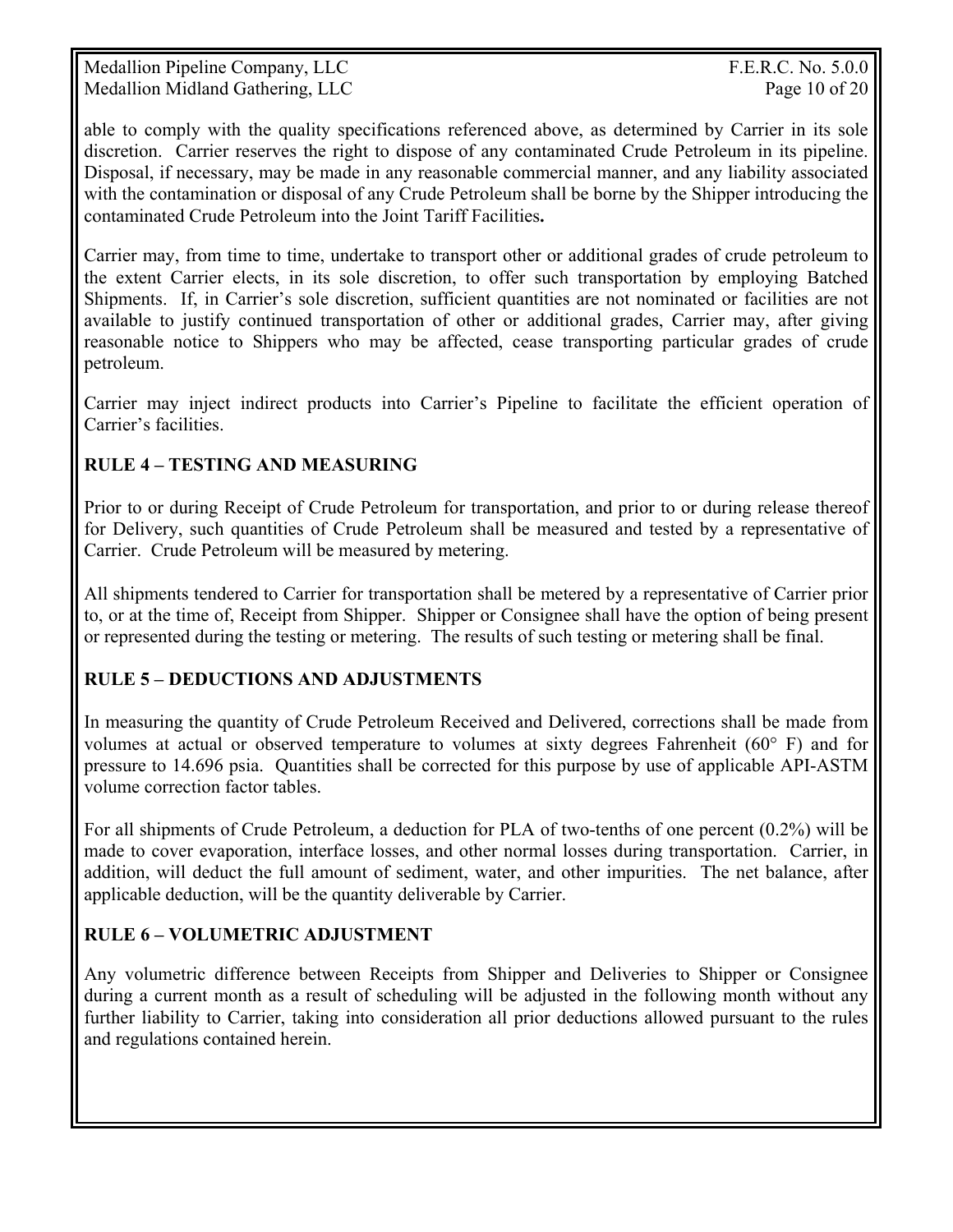#### **RULE 7 – VARIATIONS IN QUALITY AND GRAVITY AND OFFSET OF COMMON STREAM CRUDE PETROLEUM**

(a) **Delivery of Types of Crude Petroleum**. Carrier is not obligated to Deliver the identical Crude Petroleum Received by Carrier. Carrier shall not be liable for any consequence related to the mixing of Crude Petroleum tendered into the Common Stream; provided, however Carrier shall endeavor to Deliver from its common stock Crude Petroleum that is in conformance with the specifications set forth in Rule 3. For Batched Shipments, Carrier shall not be liable for any change in quality and/or Gravity that may occur to Crude Petroleum during transportation of Batches.

#### (b) **Conditions Applicable to Crude Petroleum**

 (i) The acceptance of Crude Petroleum for transportation shall be on the condition that such Crude Petroleum shall be subject to such changes in Gravity, in quality, and in value as may result from its mixture in transit with other Crude Petroleum in the Joint Tariff Facilities and tanks; and

 (ii) Carrier is not liable for any loss or damage resulting from an alteration in Gravity or quality of Crude Petroleum transported by Carrier, unless the loss or damage occurs because of the gross negligence of Carrier.

 (c) CARRIER MAKES NO WARRANTY AS TO MERCHANTABILITY, FITNESS FOR A PARTICULAR PURPOSE, OR ANY OTHER WARRANTY OR REPRESENTATION WITH RESPECT TO THE GRADE OR QUALITY OF CRUDE PETROLEUM TRANSPORTED UNDER THIS TARIFF.

 (d) **Common Stream Crude Petroleum – Interconnecting Carriers**. When both receipts from and deliveries to an interconnecting pipeline of substantially the same grade of Crude Petroleum are scheduled at the same interconnection, Carrier reserves the right, with the cooperation of the operator of the interconnecting pipeline, to offset like volumes of such Common Stream Crude Petroleum in order to avoid the unnecessary use of energy which would be required to physically pump the offsetting volumes. When this right is exercised, Carrier will make the further deliveries for the Shipper involved from Carrier's Common Stream Crude Petroleum.

# **PRE-SHIPMENT REQUIREMENTS AND PROCEDURES**

#### **RULE 8 – TENDER**

Shippers desiring to offer Crude Petroleum for transportation shall make a Nomination to Carrier by submitting, on Carrier's prescribed Notice of Shipment form**,** a separate Nomination for each calendar month on or before the fifteenth  $(15<sup>th</sup>)$  day of the preceding month or the nomination deadline of the applicable downstream carrier, whichever is earlier. The prescribed Notice of Shipment form, in addition, must provide a verification that Shipper intends, after Delivery to the Destination Point, its quantities will be transported by other carriers (including by pipeline, rail, and/or water) across state lines to its ultimate destination and, therefore, the transportation on the Joint Tariff Facilities is interstate in nature and subject to this Tariff.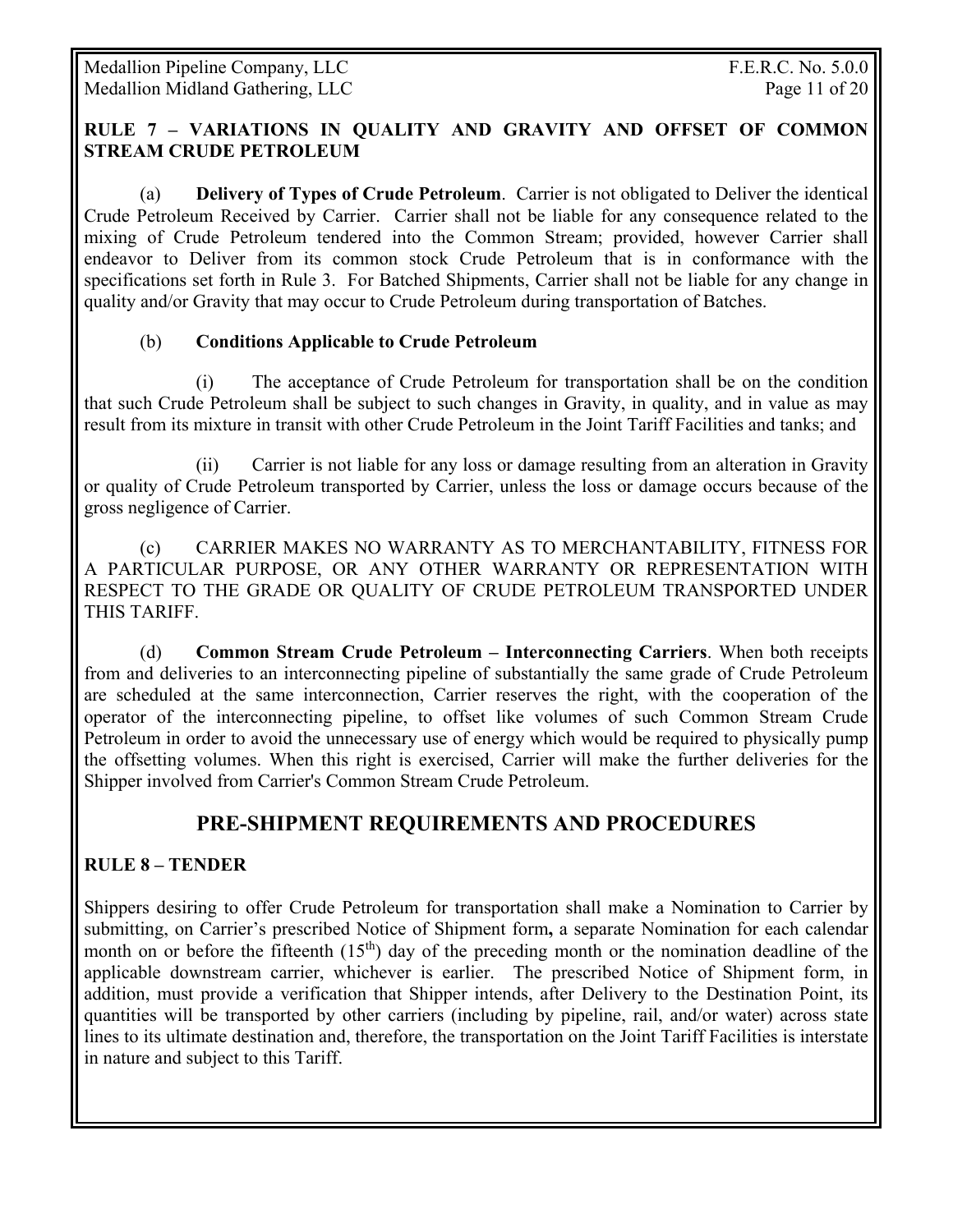Medallion Pipeline Company, LLC The Company of the Company of the Company of the Company of the Company of the Company of the Company of the Company of the Company of the Company of the Company of the Company of the Compan Medallion Midland Gathering, LLC **Page 12 of 20** 

If transportation capacity is available and operating conditions permit, Carrier, in its sole discretion, and on an equitable and non-discriminatory basis taking into account the rights of different classes of Shippers, may accept late or revised Nominations for Crude Petroleum for transportation after the fifteenth  $(15<sup>th</sup>)$  day of the month preceding the month during which the transportation under the Nomination is to begin, including late or revised Nominations during the month in which the transportation has already begun.

Carrier shall not be obligated to accept Nominations from any Shipper unless such Shipper, upon request from Carrier, provides written third-party verification, in a form and substance satisfactory to Carrier in its sole discretion, that supports such Shipper's Nomination as in compliance with the requirements of this Tariff including, but not limited to, confirmation that the quantities nominated by Shipper are reasonable estimates of the quantities Shipper is capable of tendering for transportation, and that Shipper has provided, or arranged for access to, equipment and facilities capable of satisfactorily delivering to the Origin Point and receiving at the In-Transit Point or the Destination Point the quantities Tendered for transportation. Carrier shall not be obligated to accept a Shipper's Crude Petroleum where such verification is unacceptable to Carrier, including where a directly interconnected downstream pipeline (or other facility operator) nominated by Shipper (i) does not confirm Shipper's Nomination, in whole or in part, and/or (ii) subsequently during the month in question, reduces Shipper's previously confirmed nomination on the downstream facilities.

If, during a month in which Nominations have not been prorated pursuant to Rule 12, Carrier determines that an Uncommitted Shipper is not tendering the quantities that it has nominated for that month, then Carrier reserves the right to reduce such Shipper's Nomination accordingly for the balance of such month.

# **RULE 9 – CREDITWORTHINESS OF SHIPPER**

Upon the request of Carrier, all prospective and existing Shippers must submit sufficient financial information to establish creditworthiness. The creditworthiness requirements for Committed Firm Shippers shall be as set forth in the TSAs. For Uncommitted Shippers, if in Carrier's sole discretion, a prospective Shipper is not creditworthy, or if a current Shipper's credit deteriorates, Carrier may require such Shippers to provide financial assurances, including, but not limited to: (i) prepayment of transportation charges; (ii) a guaranty in an amount sufficient to ensure payment to Carrier of all such costs and charges that could reasonably accrue, in a form and from a third party acceptable to Carrier; (iii) a letter of credit from an appropriate financial institution in a form acceptable to Carrier and in an amount sufficient to ensure payment to Carrier of all costs and charges that could reasonably accrue; or (iv) such other enforceable collateral security, including but not limited to, security agreements over assets of Shipper, in a form acceptable to Carrier.

Carrier shall not be obligated to accept Crude Petroleum, or a Nomination, for transportation from an existing or prospective Shipper if the Shipper or prospective Shipper fails to provide financial assurances within two (2) days of Shipper's receipt of Carrier's written request for such assurances.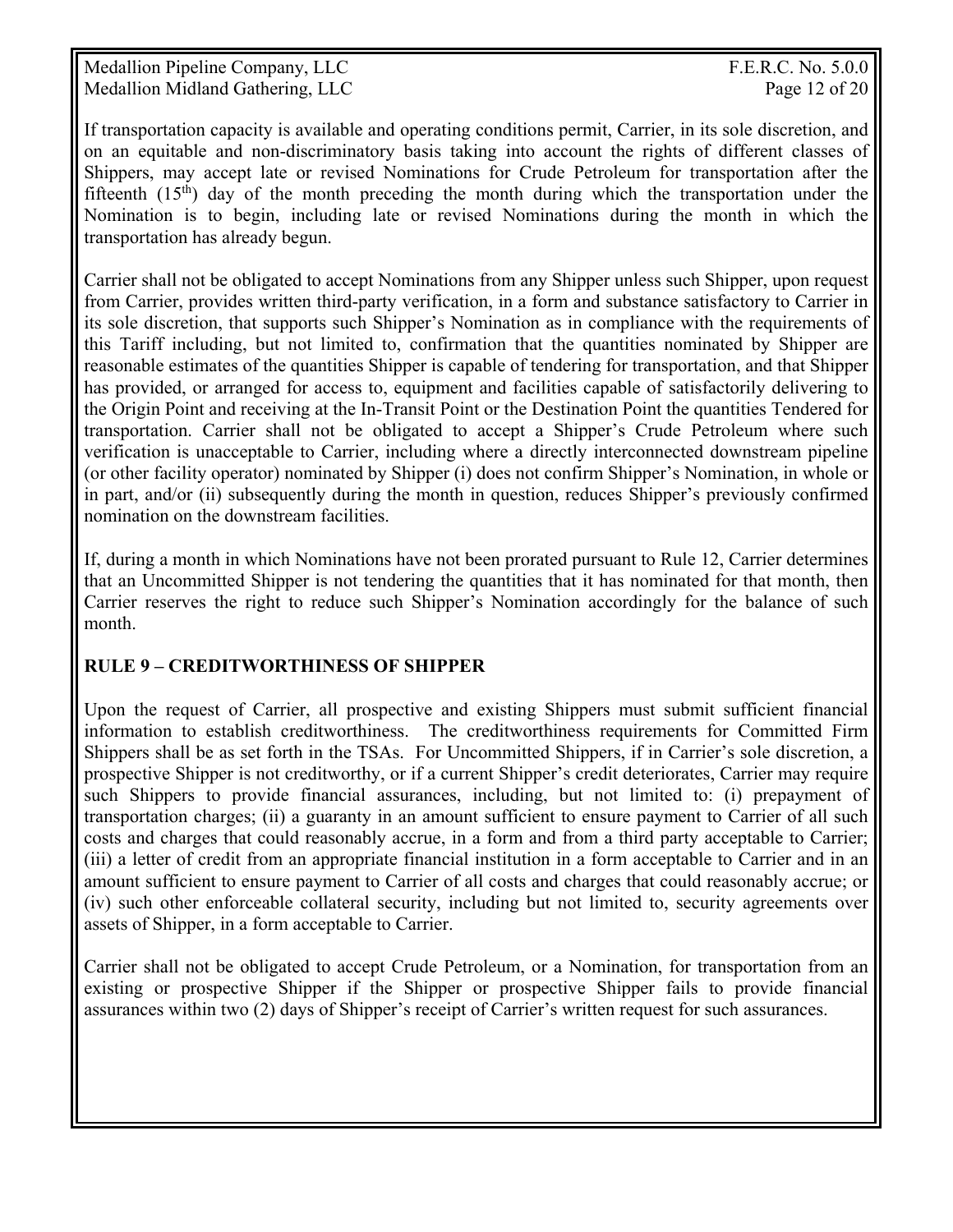Medallion Pipeline Company, LLC F.E.R.C. No. 5.0.0 Medallion Midland Gathering, LLC Page 13 of 20

# **RULE 10 – TITLE**

A Tender for shipment shall constitute a warranty by Shipper that it has unencumbered title thereto, or the unencumbered right to ship such Crude Petroleum, but acceptance shall not be deemed a representation by Carrier as to title or right. Carrier reserves the right to reject on a non-discriminatory basis any Crude Petroleum tendered for shipment that may be involved in litigation, the title or right to which may be in dispute, or that may be encumbered by lien or charge of any kind, except to the extent that Shipper submits either satisfactory proof of unencumbered title or right or a satisfactory indemnity bond.

# **RULE 11 – QUANTITIES**

Carrier may take Receipt or make Delivery of Crude Petroleum in quantities of not less than five hundred (500) bpd aggregate from one or more Shippers. Carrier reserves the right to take Receipt or make Delivery of less than five hundred (500) bpd of Crude Petroleum, if such quantity can be consolidated with other Crude Petroleum such that Carrier can make a single Delivery of not less than five hundred (500) bpd.

If a Volume Commitment Shipper fails to tender a volume of Crude Petroleum equal to its Committed Volume, multiplied by the number of days in the applicable month, it shall pay to Carrier the Deficiency Payment, which payment shall be equal to the shortfall in the quantity tendered multiplied by the applicable rate in its Volume Commitment TSA.

#### **RULE 12 – PRORATIONING OF PIPELINE CAPACITY**

 (a) **Prorationing**. When a Proration Month occurs, Available Capacity will be apportioned among all valid Shipper Nominations on the basis set forth in Rule 12(b)-(i).

(b) **Division of capacity between Local and Joint Tariff Services**. If an Affected Segment is used to provide Joint Tariff Service, the Available Capacity on such Affected Segment will first be apportioned between the Joint Tariff Service and any Other Joint Tariff Service, as a class, and the Local Tariff Service. The Joint Tariff Service will be allocated capacity equal to the Joint Tariff Allocated Quantity and the Local Tariff Service will be allocated capacity equal to the Local Tariff Allocated Quantity. The Joint Tariff Allocated Quantity shall be divided among shipper classes in accordance with Rule 12(c)-(h) below.

 (c) **Exempt Volumes**. Each Committed Firm Shipper's Committed Volumes or Shipper MDQ, as applicable, are exempt from the prorationing procedures set forth in this Rule 12 ("Exempt Volumes"). If a Committed Firm Shipper's Nominations during a Proration Month are less than its Committed Volume or Shipper MDQ, multiplied by the number of days in the applicable month, the Committed Firm Shipper's Exempt Volumes for that month will be limited to the amount of its Nominations. If the total of all Committed Firm Shippers' aggregate Nominations is less than the Firm Capacity, multiplied by the number of days in the applicable month, then a Committed Firm Shipper's Make-Up Volumes will be accepted up to the remaining Firm Capacity during the term of such Committed Firm Shipper's TSA; provided that, in the event the total Nominations by Committed Firm Shippers of Make-Up Volumes exceeds the remaining Firm Capacity, multiplied by the number of days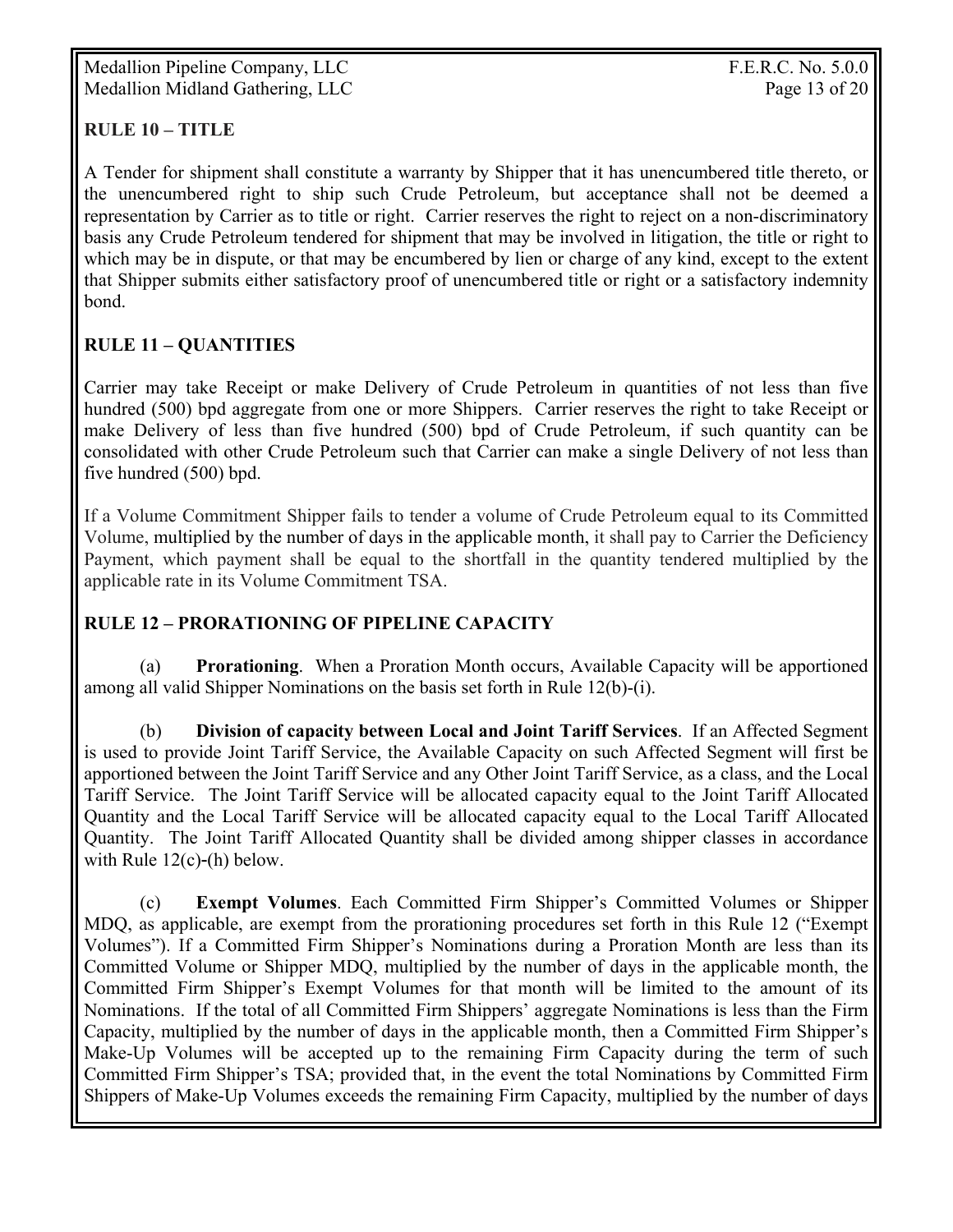Medallion Pipeline Company, LLC  $F.E.R.C. No. 5.0.0$ Medallion Midland Gathering, LLC Page 14 of 20

in the applicable month, Carrier will adjust the Nominations of Make-Up Volumes on a pro rata basis. Otherwise, any Make-Up Volumes above the Firm Capacity as well as Committed Firm Shipper quantities in excess of Committed Volumes or Shipper MDQs (other than the Make-Up Volumes), shall be treated as quantities nominated by a Regular Shipper, as described in Rule 12(d) below.

(d) **Division of capacity between Shipper classes**. For each Proration Month, the Remaining Available Capacity shall be divided between Regular Shippers and New Shippers. Generally, as described in this section, up to ten percent (10%) of the Remaining Available Capacity shall be allocated first to New Shippers, and at least ninety percent (90%) of the Remaining Available Capacity shall be allocated to Regular Shippers in proportion to their usage during the Base Period.

- (i) **New Shippers** 
	- a) **Availability of capacity**. Not more than ten percent (10%) of the Remaining Available Capacity shall be made available to New Shippers as a class.
	- b) **Allocation**. When the Nominations made by New Shippers exceed ten percent (10%) of the Remaining Available Capacity, each New Shipper will receive a pro rata portion of the ten percent (10%) of the Remaining Available Capacity based on its Nominations. Any unused capacity allocated to New Shippers will become available for allocation among the Regular Shippers.

# (ii) **Regular Shippers**

- a) **Availability of capacity**. The remainder of the Remaining Available Capacity will be available to any Regular Shipper that submitted valid Nominations for the Proration Month. A Committed Firm Shipper shall have Regular Shipper status for its Nominations in excess of Exempt Volumes, if any.
- b) **Allocation**. The remainder of the Remaining Available Capacity will be apportioned among all Regular Shippers. Each Regular Shipper's share of such capacity will be allocated based on its respective proportion of Deliveries during the Base Period (for example, if a Regular Shipper had five percent (5%) of Deliveries during the Base Period, that Regular Shipper would receive five percent (5%) of the capacity available for Regular Shippers). The shipment history for each Committed Firm Shipper during each month of the Base Period shall be calculated as the greater of (i) Deliveries, or (ii) Committed Volume or Shipper MDQ, as applicable. Any unused allocated capacity by a Regular Shipper shall be reallocated among other Regular Shippers.

 (e) **Base Period Eligibility**. For an Uncommitted Shipper to receive Regular Shipper status for purposes of prorationing, the Uncommitted Shipper must have Actual Shipments of Crude Petroleum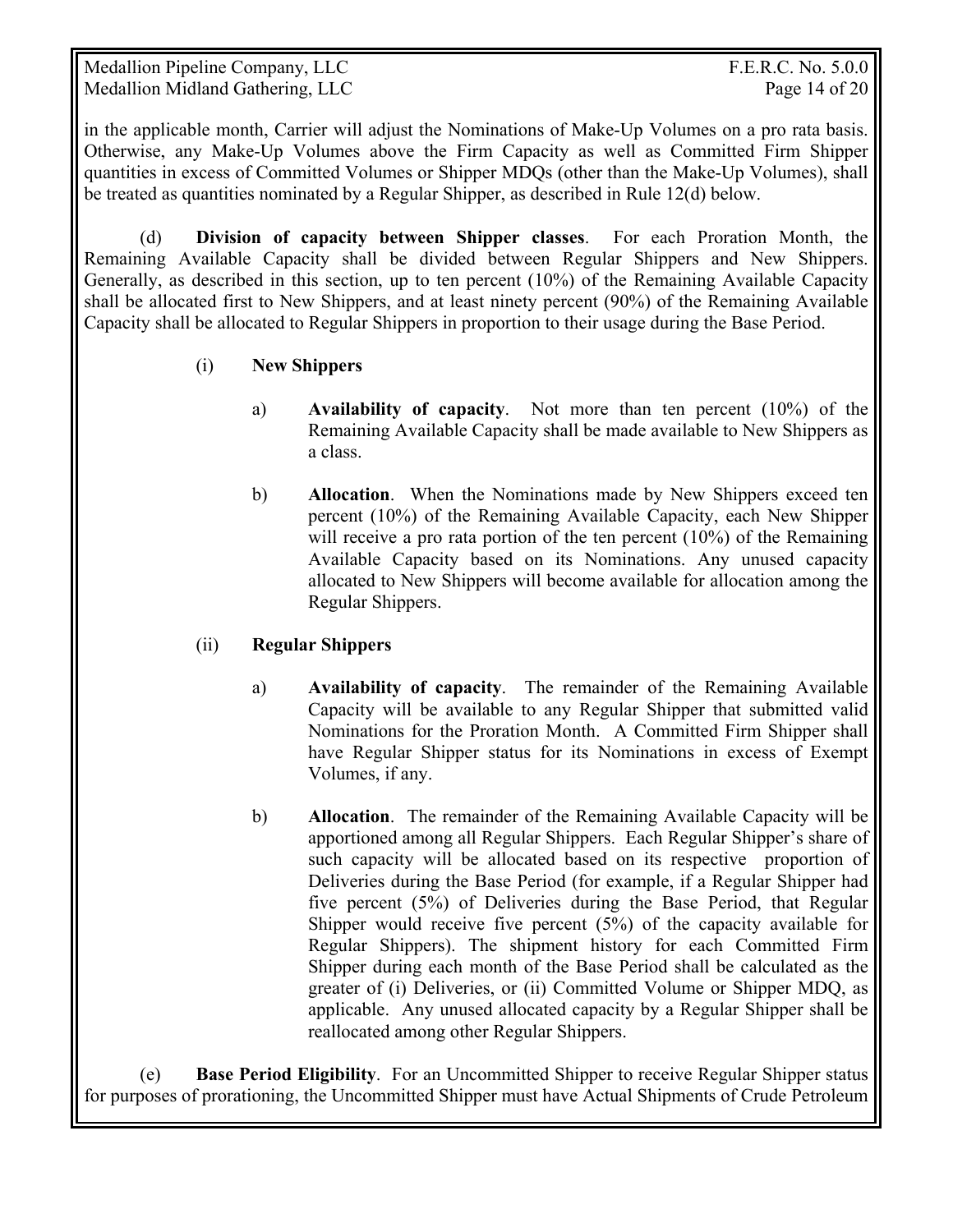in at least eighteen (18) of the eighteen (18) months of the Base Period, except during transition periods as described in Rule 12(h). To the extent an Uncommitted Shipper does not meet the foregoing eligibility requirements, it shall be treated as a New Shipper for prorationing purposes.

 (f) **Transfer of prorated capacity**. Except as provided in this subsection and in Rule 10, prorated quantities allocated to a Shipper may not be assigned, conveyed, loaned, transferred to, or used in any manner by another Shipper. A Shipper's allocation may be transferred as an incident of the bona fide sale of Shipper's business or to a successor to Shipper's business by the operation of law, such as an executor or trustee in bankruptcy.

 (g) **Nomination Integrity**. During a Proration Month, if Shipper fails to Deliver to Carrier at least ninety percent (90%) of its final confirmed Nomination, Carrier will charge Shipper, in addition to the charges associated with Shipper's Barrels Delivered to Carrier, an amount equal to the applicable tariff rate multiplied by the difference between ninety percent (90%) of Shipper's nominated quantity and Shipper's nominated quantities Received by Carrier.

(h) **Transition rule for determining Base Period**. During the initial eighteen (18) months of (i) the Joint Tariff's implementation, and/or (ii) the in-service date of each expansion and each newly constructed pipeline segment of Joint Tariff Facilities (both (i) and (ii) referred to as "Effective Date"), the Base Period shall consist of each full calendar month since the Effective Date, but prior to the Proration Month. For example, if the Proration Month were to occur in the seventh  $(7<sup>th</sup>)$  month from the Effective Date, the Base Period would consist of the first six (6) months from the Effective Date. In all other respects, Rule  $12(a)-(e)$  remains in effect during the initial eighteen  $(18)$  months of the Joint Tariff's implementation. This transition rule shall have no effect on and after the nineteenth  $(19<sup>th</sup>)$  full calendar month from the applicable Effective Date.

(i) **Capacity Interruptions and Curtailment**. Carrier shall have the right to interrupt Receipts and Deliveries of Shipper's Crude Petroleum, including the right to curtail Receipts and Deliveries under Committed Firm Service pursuant to the terms of the TSAs, (i) for scheduled or unscheduled repairs, maintenance, modifications or improvements to the Joint Tariff Facilities, and/or (ii) by reason of a force majeure event. Carrier will use commercially reasonable efforts to minimize the extent and duration of any interruption and the impact of such interruption on the operation of the Joint Tariff Service.

# **TRANSPORTATION SERVICES AND RELATED REQUIREMENTS**

# **RULE 13 – ORIGIN AND DESTINATION POINT FACILITIES REQUIRED**

Carrier only provides working tankage that is incidental and necessary to the transportation of Crude Petroleum, but does not provide or offer storage service, whether in transit or at Origin Points or Destination Points. Nominations for the transportation of Crude Petroleum will be accepted only when Shipper has provided, or arranged for access to, equipment and facilities capable of satisfactorily delivering to the Origin Point and receiving at the Destination Point the quantities tendered for transportation. Shipper will deliver to the Origin Point nominated quantities on a ratable basis over the course of a month. Carrier, where operations permit, may waive such ratable delivery requirement in its sole discretion.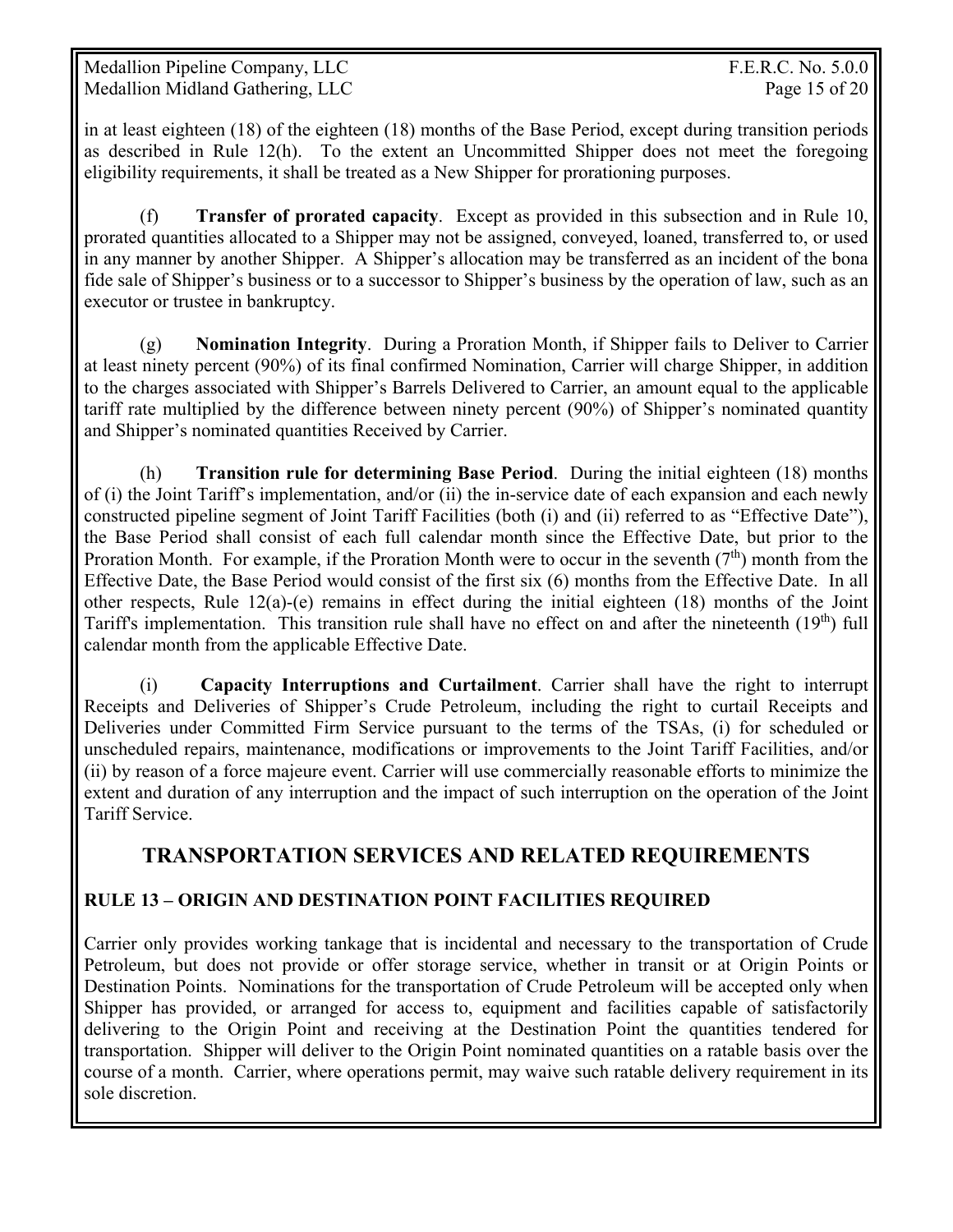Medallion Pipeline Company, LLC The Company of the Company of the Company of the Company of the Company of the Company of the Company of the Company of the Company of the Company of the Company of the Company of the Compan Medallion Midland Gathering, LLC Page 16 of 20

No duty to transport shall arise until Shipper furnishes to Carrier documentation sufficient to demonstrate that Shipper has provided, or arranged for access to, the necessary equipment and facilities immediately upstream of the Origin Point and downstream of the Destination Point.

# **RULE 14** – **IN-TRANSIT STORAGE**

Although Carrier does not provide or offer storage service, certain storage providers offer storage services at the In-Transit Points. Shipper may submit a Nomination, in accordance with Rule 8, requesting that its Crude Petroleum offered for transportation be stopped temporarily at an In-Transit Point(s) for storage, provided that: (i) such Nomination shall list the Origin Point, the In-Transit Point(s), and the ultimate Destination Point; (ii) the In-Transit Point(s) nominated by Shipper shall be along the transportation path between the Origin Point(s) and the ultimate Destination Point; (iii) the storage shall last no more than six (6) months; (iv) Shipper is solely responsible for arranging for storage services at the In-Transit Point(s), including entering into any required storage service agreement(s) with the affected storage provider(s); and (v) Crude Petroleum stopped at the In-Transit Point(s) shall be subject to the rates applicable to the transportation from the Origin Point to the ultimate Destination Point. To the extent practicable and permitted by operating conditions, Carrier may, at its sole discretion, accept such Nomination. Upon intermediate delivery of the Crude Petroleum to the In-Transit Point(s), the custody and possession of the Crude Petroleum shall transfer to Shipper, and Carrier shall not be liable for loss and/or damage to such Crude Petroleum while in storage.

Shipper may submit a Nomination, in accordance with Rule 8, requesting that Crude Petroleum placed in storage at the In-Transit Point(s) be withdrawn and Delivered to the ultimate Destination Point, at no additional charge, provided that: (i) such Nomination shall list the In-Transit Point(s) and the ultimate Destination Point previously listed on Shipper's Nomination to stop Crude Petroleum for in-transit storage; and (ii) Shipper shall make such Nomination for withdrawal and Delivery within six (6) months from the date Crude Petroleum was intermediately delivered at the In-Transit Point(s) for storage. To the extent practicable and permitted by operating conditions, Carrier may, at its sole discretion, accept such Nomination. Upon withdrawal of the Crude Petroleum from the In-Transit Point(s), the custody and possession of the Crude Petroleum shall transfer to Carrier.

# **RULE 15** *–* **PIPEAGE OR OTHER CONTRACTS**

Separate pipeage and other contracts may be required of a Shipper before any duty of transportation by Carrier shall arise. A pipeage contract may include additional charges for reimbursement for facilities necessary to Receive and/or Deliver Shipper's shipments.

# **RULE 16 – LINE FILL AND WORKING STOCK REQUIREMENT**

Carrier will require each Shipper to supply a pro rata share of Crude Petroleum necessary for pipeline line fill and working stock (including tank bottoms) for efficient operation of the Joint Tariff Facilities prior to Delivery. For the first three (3) months commencing on the Effective Date, each Shipper's initial line fill obligation will be based on the higher of (i) Shipper's Nominations or (ii) Shipper's Committed Volume or Shipper MDQ, in proportion to the aggregate Nominations and aggregate Committed Volumes and/or Shipper MDQs. For Acreage Dedication Shippers, both the initial and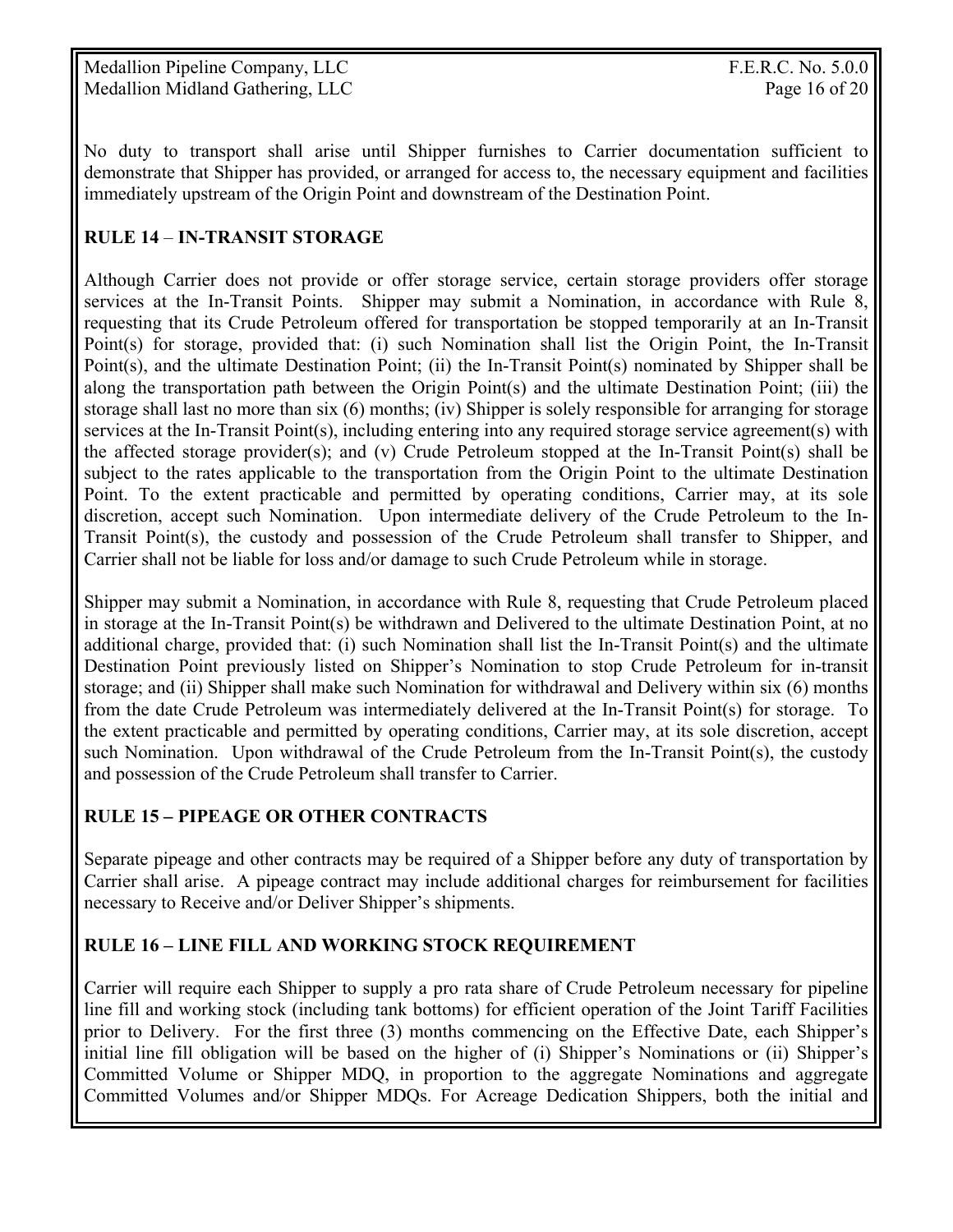Medallion Pipeline Company, LLC The Company of the Company of the Company of the Company of the Company of the Company of the Company of the Company of the Company of the Company of the Company of the Company of the Compan Medallion Midland Gathering, LLC Page 17 of 20

subsequent line fill obligations will be based upon the line fill necessary to deliver the Shipper MDQ to the Colorado City Hub Destination Point, as defined in the Rates Tariff. Line fill requirements will be adjusted every three (3) months based on Actual Shipments, and New Shippers shall be assigned line fill requirements based on their Nominations. After any such adjustments, if the pro rata share of Crude Petroleum to be provided by a Shipper changes as a result of such reallocation, Shipper shall be required to provide within thirty (30) days at Shipper's Origin Point any increase in its line fill obligation or Carrier shall be required to redeliver any reduction in Shipper's line fill obligation within thirty (30) days to Shipper's Destination Point.

Except for the periodic adjustments in line fill requirements provided for above, Crude Petroleum provided by a Shipper for this purpose may be withdrawn from the pipeline only after shipments have ceased and if written notice to discontinue shipments through the Joint Tariff Facilities is received on or before the fifteenth  $(15<sup>th</sup>)$  day of the month preceding the last calendar month in which Shipper intends to ship. Such withdrawal shall be made by Carrier over a reasonable period, not to exceed twelve (12) months after such notice to discontinue shipments is received.

# **RULE 17 – DELIVERY AND DEMURRAGE**

After any shipment has arrived at the Destination Point, Carrier may begin Delivery at its current rate of pumping. Since Carrier does not own or operate storage or tankage facilities for Shipper storage purposes, it is essential that Shipper or its Consignee promptly accept any shipment offered for Delivery. A demurrage charge of \$0.01 per Barrel shall accrue for each day on which any part of said shipment offered for Delivery is not promptly taken by Shipper or its Consignee.

In the event that Shipper or its Consignee fail to promptly accept any shipment offered for Delivery or any portion thereof, then Carrier shall also have the right to divert, reconsign, or make whatever arrangements for disposition of the subject Crude Petroleum that it deems appropriate to clear its pipeline facilities, including the right to sell the subject Crude Petroleum at private or public sale. Carrier may be a purchaser at any such sale. From the proceeds of any such sale, Carrier may pay itself all transportation and other charges and expenses in caring for and maintaining the subject Crude Petroleum and the costs of sale, and the balance shall be held for whomsoever may be lawfully entitled thereto.

# **RULE 18 – EVIDENCE OF RECEIPTS AND DELIVERIES**

The Receipt and Delivery shall be evidenced, in each instance, by a statement showing the quantities Received or Delivered as the case may be, temperature, basic sediment, and water, and any other data essential to the determination of quantity.

# **RULE 19 – RATES APPLICABLE**

Crude Petroleum accepted for transportation shall be subject to the rates in effect on the date of Receipt by Carrier, irrespective of the date of Tender.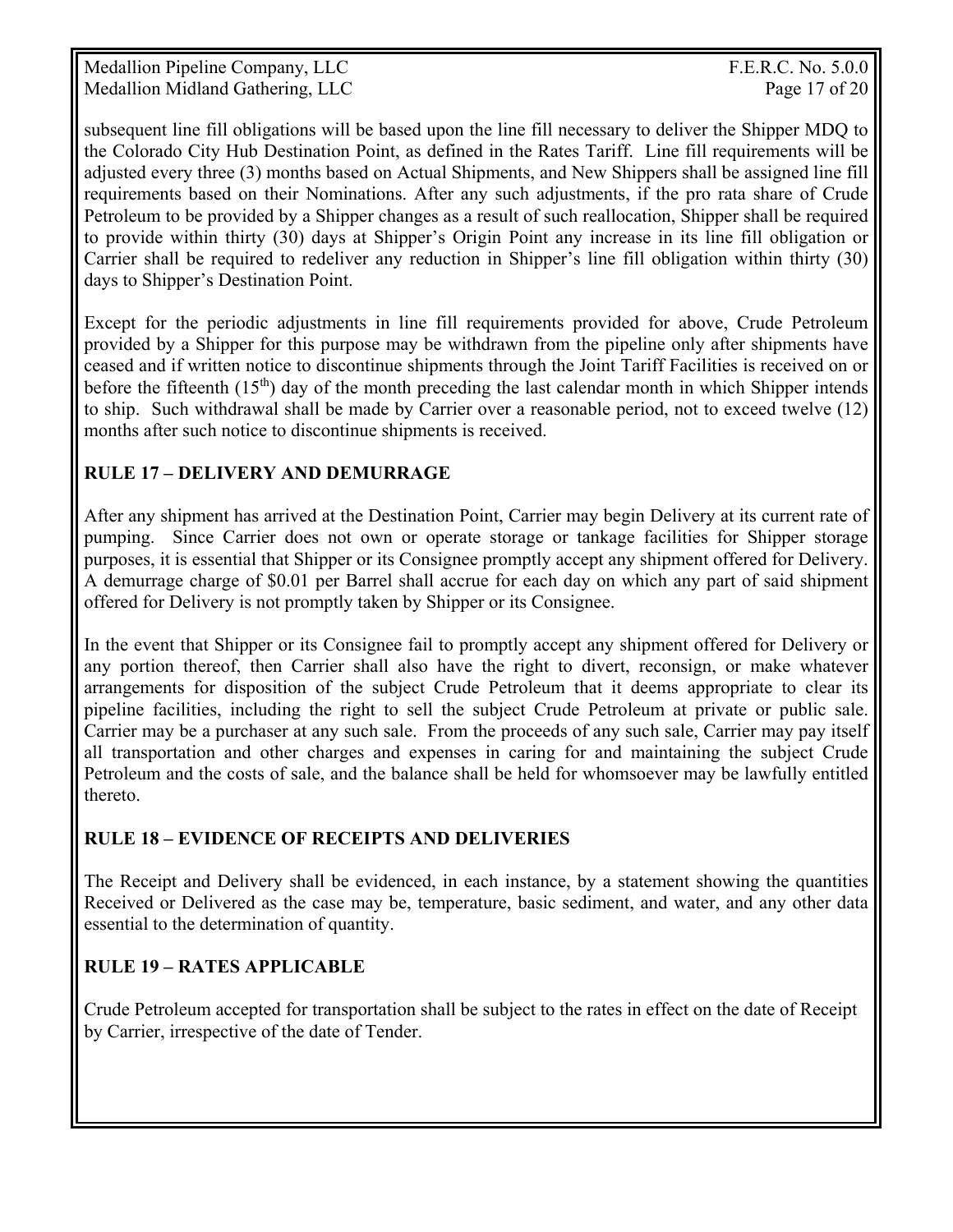## **RULE 20 – PAYMENT OF TRANSPORTATION AND OTHER CHARGES**

Transportation and all other lawful charges will be collected on the basis of net quantity of Crude Petroleum Received at the Origin Point. Shipper shall be responsible for payment of transportation and all other charges applicable to the shipment, and at the discretion of Carrier, may be required to prepay such charges or furnish guaranty of payment to Carrier. Shipper shall be responsible for the payment of all royalties, overriding royalties, production payments, and other similar amounts due in respect of such Crude Petroleum. Administrator shall deliver an invoice to Shipper on or before the tenth  $(10<sup>th</sup>)$ business day of each month setting forth the amount due under the terms of the Joint Tariff and, where applicable, the TSA. Shipper shall pay on or before the later of the twentieth  $(20<sup>th</sup>)$  business day of the month or ten (10) business days following the date of receipt of an invoice from Administrator for the immediately preceding month, if applicable, the amount due as set forth on the invoice, except as disputed in good faith by Shipper, in which event Shipper shall only pay the undisputed portion of such amount in such invoice until such time as the dispute is resolved.

Carrier shall have a lien on all Crude Petroleum in its possession belonging to Shipper to secure the payment of all unpaid charges due by such Shipper, and may withhold such Crude Petroleum from Delivery until all of such unpaid charges shall have been paid. If any charge remains unpaid after the due date specified in Carrier's invoice, then such amount shall bear interest from the day after the date of the invoice until paid, calculated at an annual rate equivalent to one hundred and twenty-five percent (125%) of the prime rate of interest, as of the date of Carrier's invoice, charged by the Citibank N.A. of New York, New York, for ninety (90) day loans made to substantial and responsible commercial borrowers or the maximum rate allowed by law, whichever is the lesser.

If said charges shall remain unpaid five (5) days after the time that may be fixed for Delivery as provided for below or, in the absence of unpaid charges, when there shall be failure to take the Crude Petroleum at the Destination Point as provided in these rules and regulations, Carrier may, by an agent, sell said Crude Petroleum at public auction for cash on any day not a Sunday or legal holiday, and not less than forty-eight (48) hours after publication of notice, in a daily newspaper, of the time and place of such sale and the quantity of Crude Petroleum to be sold. Carrier may be a bidder and purchaser at such sale. Out of the proceeds of said sale, Carrier may pay itself all transportation and any other lawful charges, expense of notice, advertisement, sale, and other necessary expense, and of caring for and maintaining the Crude Petroleum, and the net balance shall be held without interest for whomsoever may be lawfully entitled thereto; if the proceeds of said sale do not cover all expenses incurred by Carrier, Shipper and/or Consignee are liable to Carrier for any deficiency.

In addition to all other liens, statutory or otherwise, to which Carrier is entitled and unless the following grant is expressly prohibited by the terms of one or more security agreements or credit agreements creating prior, perfected security interests in the hereinafter-defined Collateral, Shipper hereby grants to Carrier a first priority, continuous, and continuing security interest in all of the following, whether now or hereafter existing or acquired, as collateral for the prompt and complete payment and performance of Shipper's Obligations (as defined below): (i) all Crude Petroleum accepted by Carrier for transportation, terminalling, or otherwise while in the possession of Carrier; (ii) all other property of Shipper now in the possession of and at any time and from time to time hereafter delivered to Carrier or its agents but only while in the possession of Carrier; and (iii) all of Shipper's pre-payments, deposits, balances, and credits with, and any of its claims against, Carrier, at any time existing. The property described or referred to in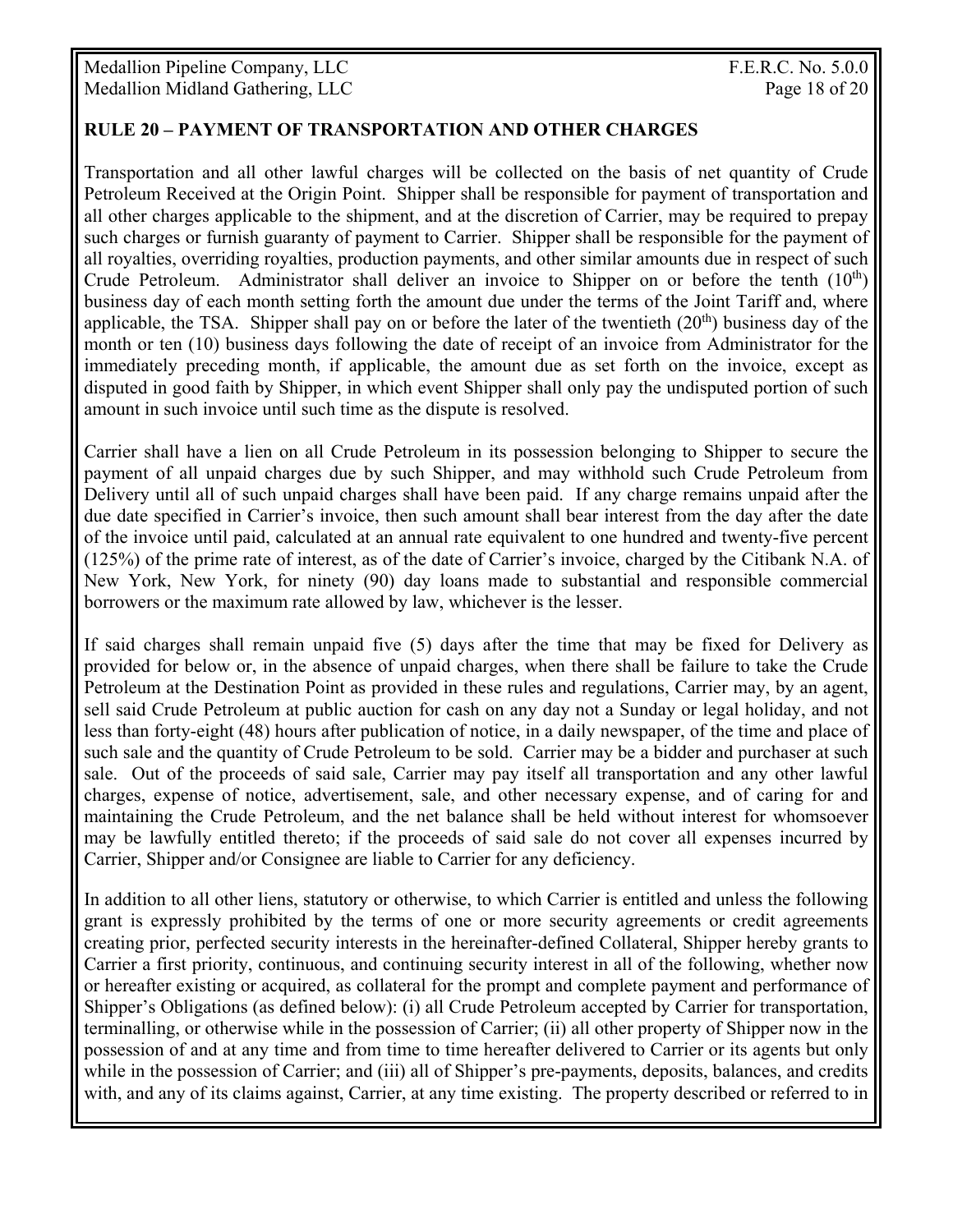Medallion Pipeline Company, LLC The Company of the Company of the Company of the Company of the Company of the Company of the Company of the Company of the Company of the Company of the Company of the Company of the Compan Medallion Midland Gathering, LLC Page 19 of 20

subsections (i) through (iii) above is collectively referred to as the "Collateral". This grant secures the following (collectively, the "Obligations"): (i) all antecedent, current and future transportation, terminalling, special, ancillary and other lawful charges arising under or related to this Tariff or the contracts entered into in connection with this Tariff; (ii) the repayment of any amounts that Carrier may advance or spend for the maintenance, storage or preservation of the Collateral; (iii) all amounts owed under any modifications, renewals or extensions of any of the foregoing obligations; and (iv) all other amounts now or in the future owed by Shipper to Carrier, whether or not of the same kind or class as the other obligations owed by Shipper to Carrier. Shipper authorizes Carrier to file such financing statements or other documents necessary to perfect and maintain the security interest herein granted.

## **RULE 21– CHARGES FOR SPILL COMPENSATION ACTS AND REGULATIONS**

In addition to the transportation charges and all other charges accruing on Crude Petroleum accepted for transportation, a per Barrel charge will be assessed and collected in the amount of any tax, fee, or other charge levied against Carrier in connection with such a commodity, pursuant to any Federal, State or local act or regulation which levies a tax, fee or other charge on the Receipt, Delivery, transfer or transportation of such commodities within their jurisdiction for the purpose of creating a fund for the prevention, containment, cleanup and/or removal of spills and/or the reimbursement of persons sustaining loss therefrom. If such a tax, fee, or other charge is levied against Carrier, Carrier shall file with the FERC to place into effect a per Barrel rate to recover such tax, fee, or other charge. Carrier shall be under no obligation to contest or protest on behalf of Shipper or its Consignee the legality of such tax, fee, levy or other charges.

# **LIABILITY AND CLAIMS**

# **RULE 22 – DUTY OF CARRIER**

Carrier shall transport and Deliver the quantity of Crude Petroleum accepted for transportation (less the appropriate deductions), with reasonable diligence, considering the quantity of Crude Petroleum, the distance of transportation, the safety of operation, and other material factors.

#### **RULE 23 – LIABILITY OF CARRIER**

 (a) Except where caused by the gross negligence of Carrier and/or Administrator, Carrier and Administrator shall not be liable or responsible to any party for any delay, damage, or loss, whether to property or person, including fines or penalties, resulting from any cause while Carrier is in possession or control of such Shipper's Crude Petroleum, including the breakdown of the Joint Tariff Facilities.

 (b) If damage or loss to Crude Petroleum results from any cause other than the gross negligence of Carrier while Carrier is in possession or control of such Crude Petroleum, then Carrier may apportion the cost of such damage or loss on a pro rata basis among all Shippers. Each Shipper's share of such cost shall be determined by Carrier based on the proportion of the quantity of Shipper's Crude Petroleum in the possession of Carrier on the date of such loss to the total quantity of Crude Petroleum in the possession of Carrier on the date of such loss. Carrier shall be obligated to deliver only that portion of the Crude Petroleum remaining after such deduction.